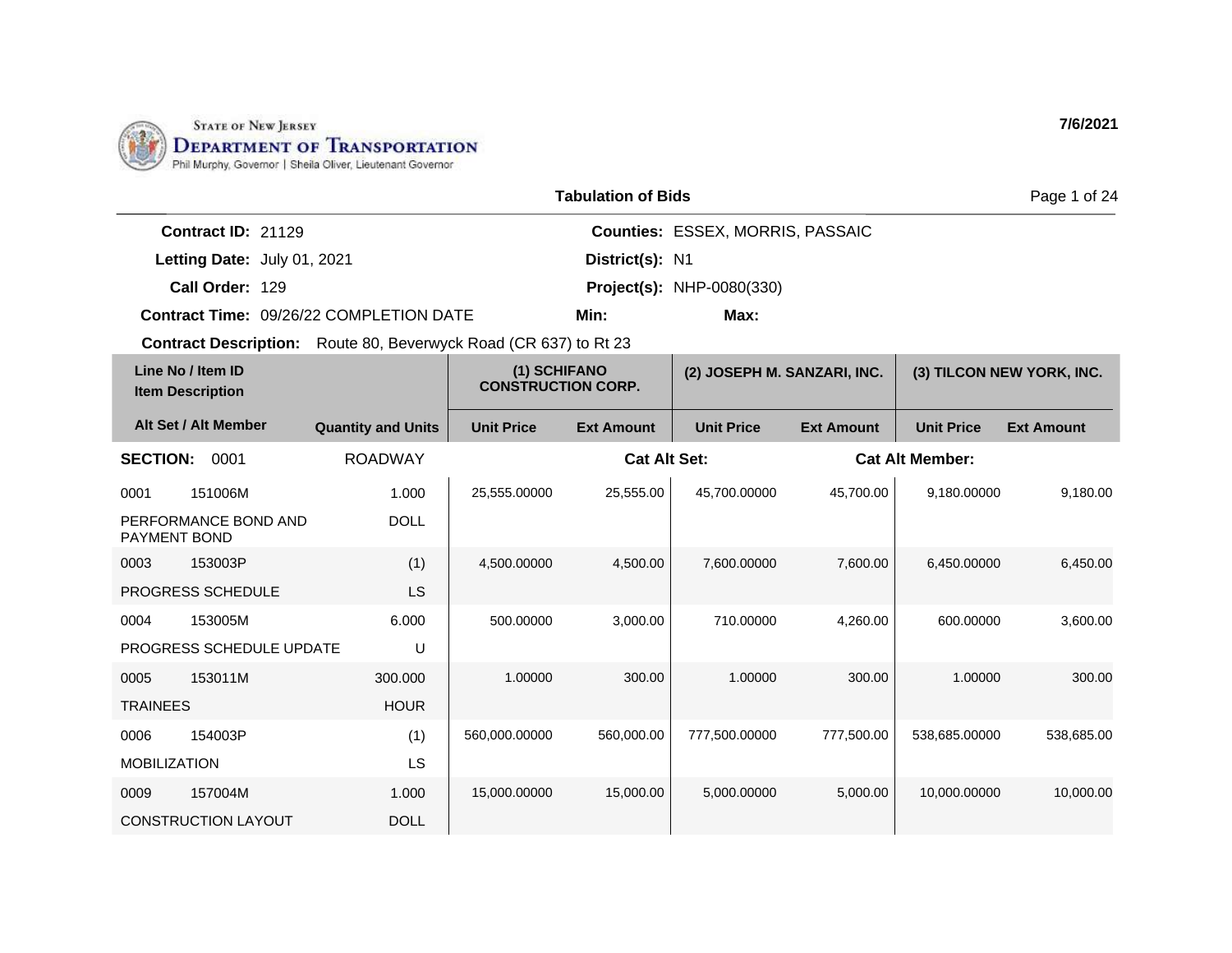

| <b>Tabulation of Bids</b><br>Page 2 of 24    |                               |                                                                         |                                           |                     |                                         |                   |                        |                           |  |
|----------------------------------------------|-------------------------------|-------------------------------------------------------------------------|-------------------------------------------|---------------------|-----------------------------------------|-------------------|------------------------|---------------------------|--|
|                                              | Contract ID: 21129            |                                                                         |                                           |                     | <b>Counties: ESSEX, MORRIS, PASSAIC</b> |                   |                        |                           |  |
|                                              | Letting Date: July 01, 2021   |                                                                         |                                           | District(s): N1     |                                         |                   |                        |                           |  |
|                                              | Call Order: 129               |                                                                         |                                           |                     | <b>Project(s): NHP-0080(330)</b>        |                   |                        |                           |  |
|                                              |                               | Contract Time: 09/26/22 COMPLETION DATE                                 |                                           | Min:                | Max:                                    |                   |                        |                           |  |
|                                              |                               | <b>Contract Description:</b> Route 80, Beverwyck Road (CR 637) to Rt 23 |                                           |                     |                                         |                   |                        |                           |  |
| Line No / Item ID<br><b>Item Description</b> |                               |                                                                         | (1) SCHIFANO<br><b>CONSTRUCTION CORP.</b> |                     | (2) JOSEPH M. SANZARI, INC.             |                   |                        | (3) TILCON NEW YORK, INC. |  |
|                                              | Alt Set / Alt Member          | <b>Quantity and Units</b>                                               | <b>Unit Price</b>                         | <b>Ext Amount</b>   | <b>Unit Price</b>                       | <b>Ext Amount</b> | <b>Unit Price</b>      | <b>Ext Amount</b>         |  |
| <b>SECTION:</b>                              | 0001                          | <b>ROADWAY</b>                                                          |                                           | <b>Cat Alt Set:</b> |                                         |                   | <b>Cat Alt Member:</b> |                           |  |
| 0013                                         | 159003M                       | 60.000                                                                  | 1.00000                                   | 60.00               | 1.00000                                 | 60.00             | 110.00000              | 6,600.00                  |  |
|                                              | <b>BREAKAWAY BARRICADE</b>    | U                                                                       |                                           |                     |                                         |                   |                        |                           |  |
| 0014                                         | 159006M                       | 200.000                                                                 | 1.00000                                   | 200.00              | 1.00000                                 | 200.00            | 60.00000               | 12,000.00                 |  |
| <b>DRUM</b>                                  |                               | U                                                                       |                                           |                     |                                         |                   |                        |                           |  |
| 0015                                         | 159009M                       | 1,500.000                                                               | 1.00000                                   | 1,500.00            | 1.00000                                 | 1,500.00          | 15.00000               | 22,500.00                 |  |
| <b>TRAFFIC CONE</b>                          |                               | U                                                                       |                                           |                     |                                         |                   |                        |                           |  |
| 0016                                         | 159012M                       | 1,833.000                                                               | 14.60000                                  | 26,761.80           | 19.10000                                | 35,010.30         | 25.00000               | 45,825.00                 |  |
|                                              | <b>CONSTRUCTION SIGNS</b>     | <b>SF</b>                                                               |                                           |                     |                                         |                   |                        |                           |  |
| 0017                                         | 159018M                       | 5.000                                                                   | 1,349.00000                               | 6,745.00            | 1,445.00000                             | 7,225.00          | 1,000.00000            | 5,000.00                  |  |
| SIGN, 6' X 12'                               | CONSTRUCTION IDENTIFICATION   | U                                                                       |                                           |                     |                                         |                   |                        |                           |  |
| 0018                                         | 159027M                       | 5.000                                                                   | 100.00000                                 | 500.00              | 100.00000                               | 500.00            | 1,250.00000            | 6,250.00                  |  |
|                                              | FLASHING ARROW BOARD, 4' X 8' | U                                                                       |                                           |                     |                                         |                   |                        |                           |  |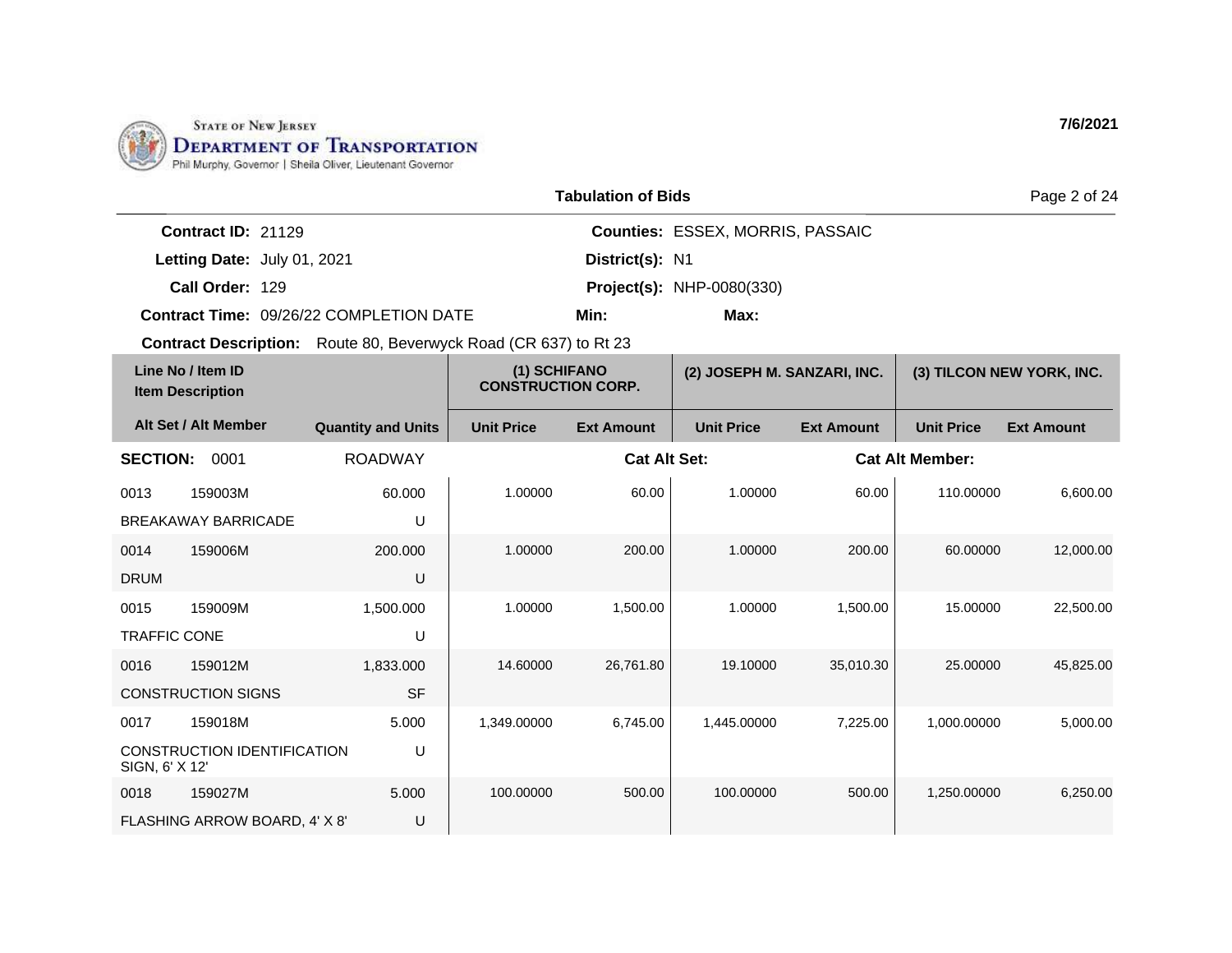

LATEX, 8"

|                  |                                                                   |                                                                         |                                           | <b>Tabulation of Bids</b> |                                         |                   |                        | Page 3 of 24              |
|------------------|-------------------------------------------------------------------|-------------------------------------------------------------------------|-------------------------------------------|---------------------------|-----------------------------------------|-------------------|------------------------|---------------------------|
|                  | Contract ID: 21129                                                |                                                                         |                                           |                           | <b>Counties: ESSEX, MORRIS, PASSAIC</b> |                   |                        |                           |
|                  | Letting Date: July 01, 2021                                       |                                                                         |                                           | District(s): N1           |                                         |                   |                        |                           |
|                  | Call Order: 129                                                   |                                                                         |                                           |                           | <b>Project(s): NHP-0080(330)</b>        |                   |                        |                           |
|                  |                                                                   | Contract Time: 09/26/22 COMPLETION DATE                                 |                                           | Min:                      | Max:                                    |                   |                        |                           |
|                  |                                                                   | <b>Contract Description:</b> Route 80, Beverwyck Road (CR 637) to Rt 23 |                                           |                           |                                         |                   |                        |                           |
|                  | Line No / Item ID<br><b>Item Description</b>                      |                                                                         | (1) SCHIFANO<br><b>CONSTRUCTION CORP.</b> |                           | (2) JOSEPH M. SANZARI, INC.             |                   |                        | (3) TILCON NEW YORK, INC. |
|                  | Alt Set / Alt Member                                              | <b>Quantity and Units</b>                                               | <b>Unit Price</b>                         | <b>Ext Amount</b>         | <b>Unit Price</b>                       | <b>Ext Amount</b> | <b>Unit Price</b>      | <b>Ext Amount</b>         |
| <b>SECTION:</b>  | 0001                                                              | <b>ROADWAY</b>                                                          |                                           | <b>Cat Alt Set:</b>       |                                         |                   | <b>Cat Alt Member:</b> |                           |
| 0019             | 159030M                                                           | 8.000                                                                   | 100.00000                                 | 800.00                    | 100.00000                               | 800.00            | 5,000.00000            | 40,000.00                 |
| <b>SIGN</b>      | PORTABLE VARIABLE MESSAGE                                         | U                                                                       |                                           |                           |                                         |                   |                        |                           |
| 0020             | 159108M                                                           | 5.000                                                                   | 100.00000                                 | 500.00                    | 100.00000                               | 500.00            | 6,500.00000            | 32,500.00                 |
|                  | <b>TRAFFIC CONTROL TRUCK WITH</b><br><b>MOUNTED CRASH CUSHION</b> | U                                                                       |                                           |                           |                                         |                   |                        |                           |
| 0021             | 159138M                                                           | 150.000                                                                 | 150.00000                                 | 22,500.00                 | 1.00000                                 | 150.00            | 100.00000              | 15,000.00                 |
| <b>HMA PATCH</b> |                                                                   | T                                                                       |                                           |                           |                                         |                   |                        |                           |
| 0022             | 159301M                                                           | 898,280.000                                                             | 0.01000                                   | 8,982.80                  | 0.12000                                 | 107,793.60        | 0.20000                | 179,656.00                |
|                  | TRAFFIC STRIPES, LATEX, 6"                                        | LF                                                                      |                                           |                           |                                         |                   |                        |                           |
| 0023             | 159312M                                                           | 14,800.000                                                              | 0.52000                                   | 7,696.00                  | 0.30000                                 | 4,440.00          | 0.25000                | 3,700.00                  |
|                  | <b>TRAFFIC MARKINGS LINES.</b>                                    | LF                                                                      |                                           |                           |                                         |                   |                        |                           |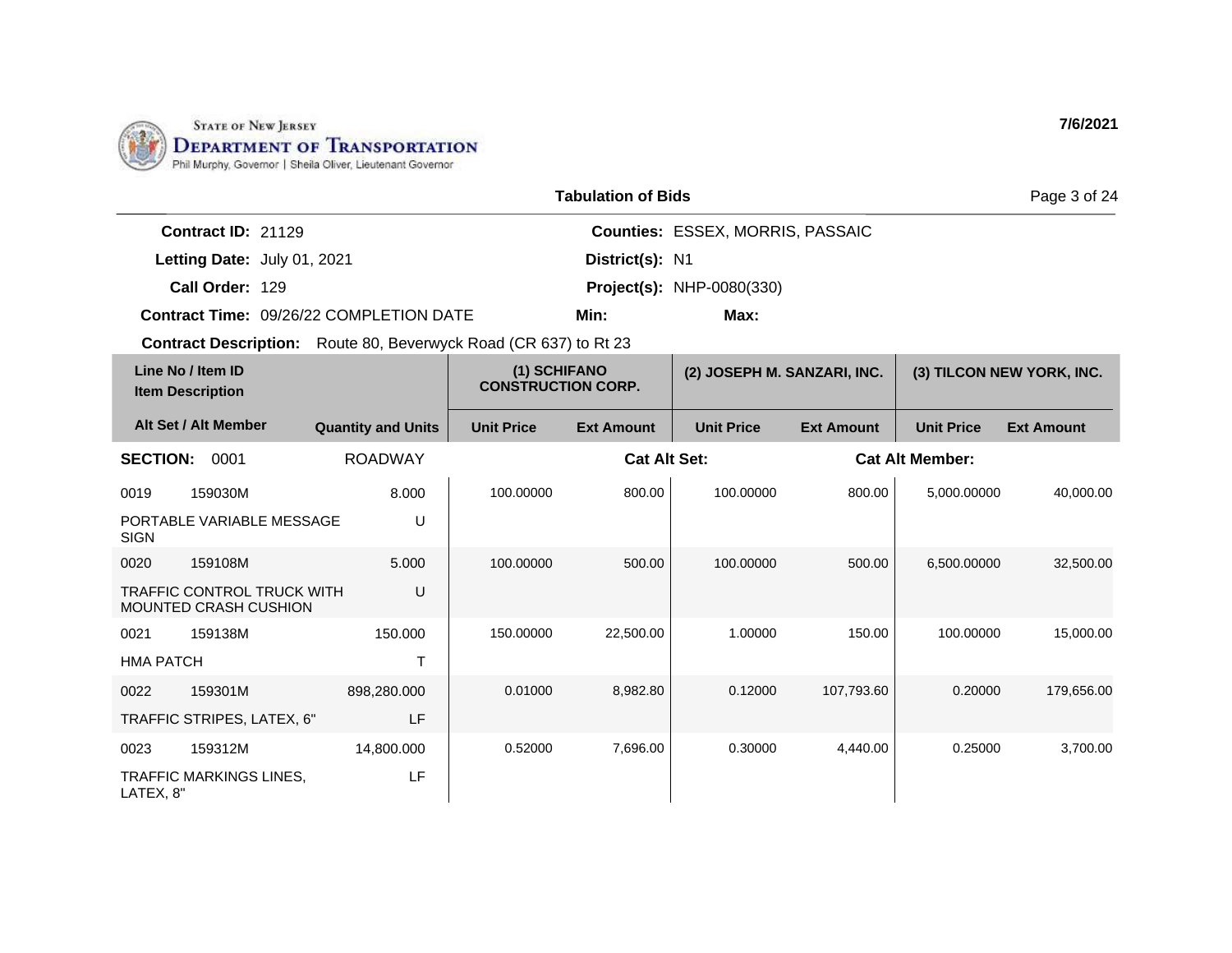

|                                                                |                                            |                                           | <b>Tabulation of Bids</b> |                                         |                             |                        | Page 4 of 24              |
|----------------------------------------------------------------|--------------------------------------------|-------------------------------------------|---------------------------|-----------------------------------------|-----------------------------|------------------------|---------------------------|
| Contract ID: 21129                                             |                                            |                                           |                           | <b>Counties: ESSEX, MORRIS, PASSAIC</b> |                             |                        |                           |
| Letting Date: July 01, 2021                                    |                                            | District(s): N1                           |                           |                                         |                             |                        |                           |
| Call Order: 129                                                |                                            | <b>Project(s): NHP-0080(330)</b>          |                           |                                         |                             |                        |                           |
| <b>Contract Time: 09/26/22 COMPLETION DATE</b><br>Max:<br>Min: |                                            |                                           |                           |                                         |                             |                        |                           |
| <b>Contract Description:</b>                                   | Route 80, Beverwyck Road (CR 637) to Rt 23 |                                           |                           |                                         |                             |                        |                           |
| Line No / Item ID<br><b>Item Description</b>                   |                                            | (1) SCHIFANO<br><b>CONSTRUCTION CORP.</b> |                           |                                         | (2) JOSEPH M. SANZARI, INC. |                        | (3) TILCON NEW YORK, INC. |
| Alt Set / Alt Member                                           | <b>Quantity and Units</b>                  | <b>Unit Price</b>                         | <b>Ext Amount</b>         | <b>Unit Price</b>                       | <b>Ext Amount</b>           | <b>Unit Price</b>      | <b>Ext Amount</b>         |
| 0001<br><b>SECTION:</b>                                        | <b>ROADWAY</b>                             |                                           | <b>Cat Alt Set:</b>       |                                         |                             | <b>Cat Alt Member:</b> |                           |

| <b>SECTION:</b>      | 0001                           | <b>ROADWAY</b> |              | <b>Cat Alt Set:</b> |              |           | <b>Cat Alt Member:</b> |           |
|----------------------|--------------------------------|----------------|--------------|---------------------|--------------|-----------|------------------------|-----------|
| 0024                 | 159314M                        | 3,310.000      | 2.83000      | 9,367.30            | 1.75000      | 5,792.50  | 1.00000                | 3,310.00  |
| LATEX, 24"           | <b>TRAFFIC MARKINGS LINES,</b> | LF             |              |                     |              |           |                        |           |
| 0025                 | 160004M                        | 1.000          | 9,100.00000  | 9,100.00            | 9,100.00000  | 9,100.00  | 9,100.00000            | 9,100.00  |
|                      | <b>FUEL PRICE ADJUSTMENT</b>   | <b>DOLL</b>    |              |                     |              |           |                        |           |
| 0026                 | 160007M                        | 1.000          | 36,400.00000 | 36,400.00           | 36,400.00000 | 36,400.00 | 36,400.00000           | 36,400.00 |
|                      | ASPHALT PRICE ADJUSTMENT       | <b>DOLL</b>    |              |                     |              |           |                        |           |
| 0027                 | 161003P                        | (1)            | 7,500.00000  | 7,500.00            | 5,000.00000  | 5,000.00  | 5,000.00000            | 5,000.00  |
| <b>FINAL CLEANUP</b> |                                | <b>LS</b>      |              |                     |              |           |                        |           |
| 0028                 | 201003P                        | (1)            | 5,000.00000  | 5,000.00            | 10,000.00000 | 10,000.00 | 5,000.00000            | 5,000.00  |
| <b>CLEARING SITE</b> |                                | <b>LS</b>      |              |                     |              |           |                        |           |
| 0029                 | 401009P                        | 1,938.000      | 15.95000     | 30,911.10           | 12.25000     | 23,740.50 | 20.00000               | 38,760.00 |
|                      | HMA MILLING, 3" OR LESS        | SY             |              |                     |              |           |                        |           |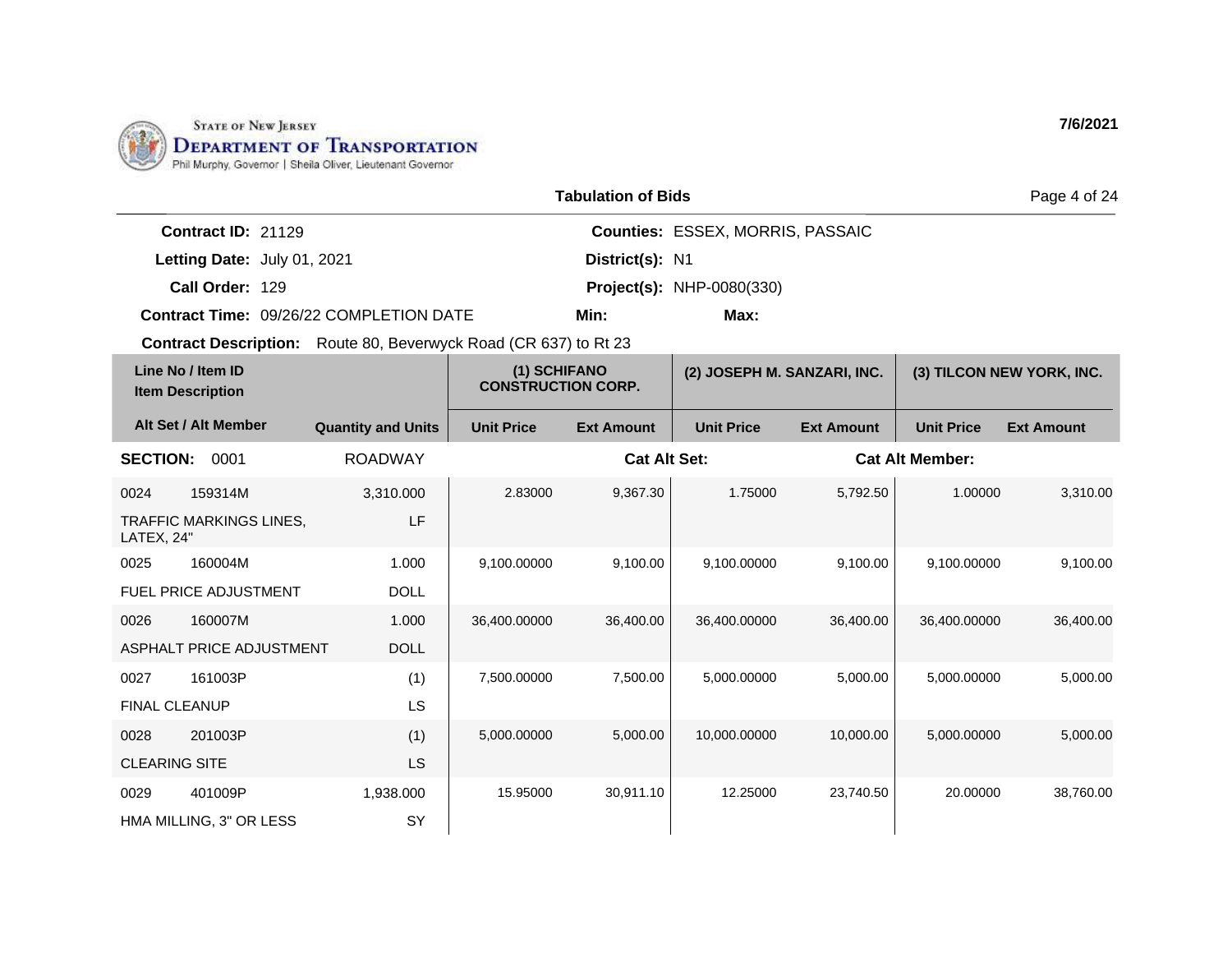

0034 401108M

ASPHALT

CORE SAMPLES, HOT MIX

75.000

U

|                                                                         |                           |                                           | <b>Tabulation of Bids</b> |                                         |                   |                           | Page 5 of 24      |
|-------------------------------------------------------------------------|---------------------------|-------------------------------------------|---------------------------|-----------------------------------------|-------------------|---------------------------|-------------------|
| Contract ID: 21129                                                      |                           |                                           |                           | <b>Counties: ESSEX, MORRIS, PASSAIC</b> |                   |                           |                   |
| Letting Date: July 01, 2021                                             |                           |                                           | District(s): N1           |                                         |                   |                           |                   |
| Call Order: 129                                                         |                           |                                           |                           | <b>Project(s): NHP-0080(330)</b>        |                   |                           |                   |
| <b>Contract Time: 09/26/22 COMPLETION DATE</b>                          |                           |                                           | Min:                      | Max:                                    |                   |                           |                   |
| <b>Contract Description:</b> Route 80, Beverwyck Road (CR 637) to Rt 23 |                           |                                           |                           |                                         |                   |                           |                   |
| Line No / Item ID<br><b>Item Description</b>                            |                           | (1) SCHIFANO<br><b>CONSTRUCTION CORP.</b> |                           | (2) JOSEPH M. SANZARI, INC.             |                   | (3) TILCON NEW YORK, INC. |                   |
| Alt Set / Alt Member                                                    | <b>Quantity and Units</b> | <b>Unit Price</b>                         | <b>Ext Amount</b>         | <b>Unit Price</b>                       | <b>Ext Amount</b> | <b>Unit Price</b>         | <b>Ext Amount</b> |
| <b>SECTION:</b><br>0001                                                 | <b>ROADWAY</b>            |                                           | <b>Cat Alt Set:</b>       |                                         |                   | <b>Cat Alt Member:</b>    |                   |
| 0030<br>401017P                                                         | 27,780.000                | 7.50000                                   | 208,350.00                | 6.90000                                 | 191,682.00        | 10.00000                  | 277,800.00        |
| <b>MICRO-MILLING</b>                                                    | <b>SY</b>                 |                                           |                           |                                         |                   |                           |                   |
| 401027M<br>0031                                                         | 152,422.000               | 0.35000                                   | 53,347.70                 | 0.35000                                 | 53,347.70         | 0.75000                   | 114,316.50        |
| POLYMERIZED JOINT ADHESIVE                                              | LF                        |                                           |                           |                                         |                   |                           |                   |
| 401030M<br>0032                                                         | 35,850.000                | 5.00000                                   | 179,250.00                | 3.15000                                 | 112,927.50        | 4.50000                   | 161,325.00        |
| <b>TACK COAT</b>                                                        | GAL                       |                                           |                           |                                         |                   |                           |                   |
| 401054M<br>0033                                                         | 225.000                   | 200.00000                                 | 45,000.00                 | 173.90000                               | 39,127.50         | 250.00000                 | 56,250.00         |
| HOT MIX ASPHALT 12.5 M 64<br><b>SURFACE COURSE</b>                      | Т                         |                                           |                           |                                         |                   |                           |                   |

120.00000 9,000.00 125.00000 9,375.00 200.00000 15,000.00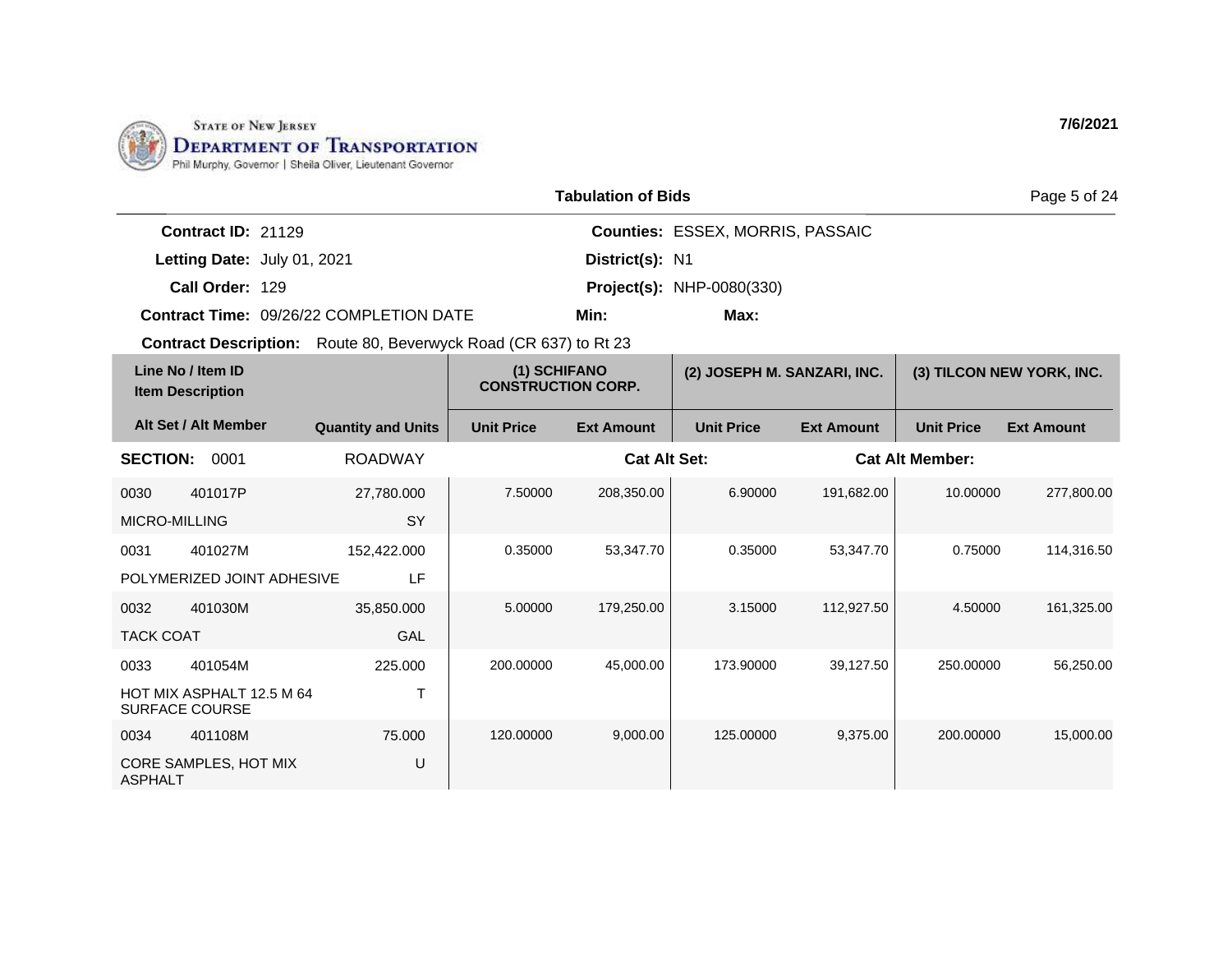

SLURRY SEAL EMULSION

FULL DEPTH CONCRETE PAVEMENT REPAIR, HMA

0039 453006M

GAL

SY

100.000

|                                              |                              |                                                                         |                                           | <b>Tabulation of Bids</b> |                                  |                   |                           | Page 6 of 24      |
|----------------------------------------------|------------------------------|-------------------------------------------------------------------------|-------------------------------------------|---------------------------|----------------------------------|-------------------|---------------------------|-------------------|
|                                              | Contract ID: 21129           |                                                                         |                                           |                           | Counties: ESSEX, MORRIS, PASSAIC |                   |                           |                   |
|                                              | Letting Date: July 01, 2021  |                                                                         |                                           | District(s): N1           |                                  |                   |                           |                   |
|                                              | Call Order: 129              |                                                                         |                                           |                           | <b>Project(s): NHP-0080(330)</b> |                   |                           |                   |
|                                              |                              | <b>Contract Time: 09/26/22 COMPLETION DATE</b>                          |                                           | Min:                      | Max:                             |                   |                           |                   |
|                                              |                              | <b>Contract Description:</b> Route 80, Beverwyck Road (CR 637) to Rt 23 |                                           |                           |                                  |                   |                           |                   |
| Line No / Item ID<br><b>Item Description</b> |                              |                                                                         | (1) SCHIFANO<br><b>CONSTRUCTION CORP.</b> |                           | (2) JOSEPH M. SANZARI, INC.      |                   | (3) TILCON NEW YORK, INC. |                   |
| Alt Set / Alt Member                         |                              | <b>Quantity and Units</b>                                               | <b>Unit Price</b>                         | <b>Ext Amount</b>         | <b>Unit Price</b>                | <b>Ext Amount</b> | <b>Unit Price</b>         | <b>Ext Amount</b> |
| <b>SECTION:</b>                              | 0001                         | <b>ROADWAY</b>                                                          |                                           | <b>Cat Alt Set:</b>       |                                  |                   | <b>Cat Alt Member:</b>    |                   |
| 0035                                         | 406005M                      | 14,663.000                                                              | 150.75000                                 | 2,210,447.25              | 143.65000                        | 2,106,339.95      | 155.00000                 | 2,272,765.00      |
| <b>OVERLAY</b>                               | <b>HIGH PERFORMANCE THIN</b> | T                                                                       |                                           |                           |                                  |                   |                           |                   |
| 0036                                         | 421007M                      | 50,000.000                                                              | 4.18000                                   | 209,000.00                | 4.15000                          | 207,500.00        | 4.00000                   | 200,000.00        |
|                                              | <b>MICROPAVING JOINTS</b>    | LF                                                                      |                                           |                           |                                  |                   |                           |                   |
| 0037                                         | 421010M                      | 2,676.000                                                               | 125.40000                                 | 335,570.40                | 123.15000                        | 329,549.40        | 125.00000                 | 334,500.00        |
| $\mathbf{H}$                                 | SLURRY SEAL AGGREGATE, TYPE  | Τ                                                                       |                                           |                           |                                  |                   |                           |                   |
| 0038                                         | 421011M                      | 78,567.000                                                              | 11.53000                                  | 905.877.51                | 11.35000                         | 891.735.45        | 11.50000                  | 903,520.50        |

100.00000 10,000.00 50.00000 5,000.00 300.00000 30,000.00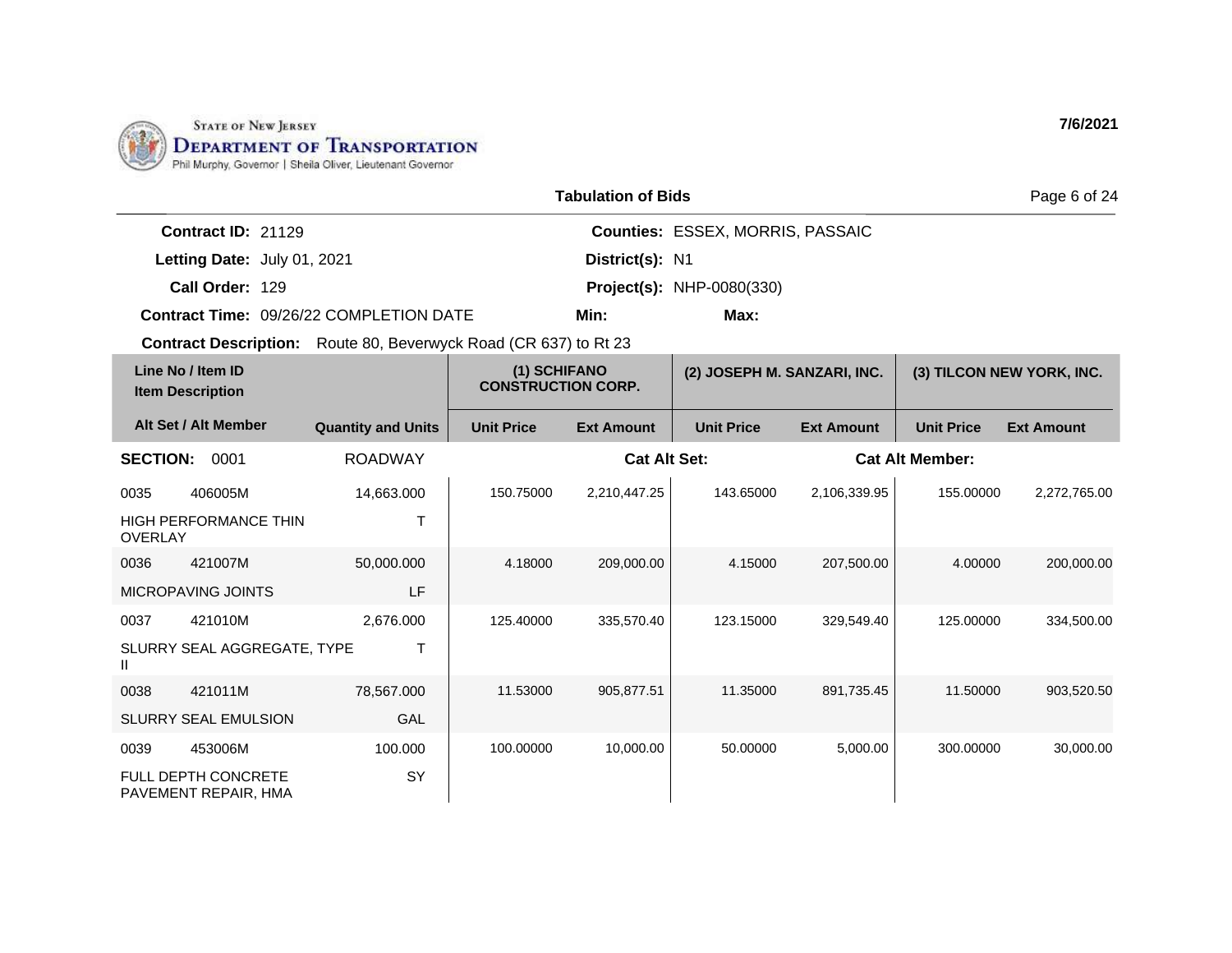

TRAFFIC MARKING LINES, 24"

RPM, MONO-DIRECTIONAL,

0044 610018M

AMBER LENS

LF

U

560.000

| <b>Tabulation of Bids</b><br>Page 7 of 24                               |                                  |                                                |                                           |                     |                                  |                   |                           |                   |  |
|-------------------------------------------------------------------------|----------------------------------|------------------------------------------------|-------------------------------------------|---------------------|----------------------------------|-------------------|---------------------------|-------------------|--|
|                                                                         | Contract ID: 21129               |                                                |                                           |                     | Counties: ESSEX, MORRIS, PASSAIC |                   |                           |                   |  |
|                                                                         | Letting Date: July 01, 2021      |                                                |                                           | District(s): N1     |                                  |                   |                           |                   |  |
|                                                                         | Call Order: 129                  |                                                |                                           |                     | <b>Project(s): NHP-0080(330)</b> |                   |                           |                   |  |
|                                                                         |                                  | <b>Contract Time: 09/26/22 COMPLETION DATE</b> |                                           | Min:                | Max:                             |                   |                           |                   |  |
| <b>Contract Description:</b> Route 80, Beverwyck Road (CR 637) to Rt 23 |                                  |                                                |                                           |                     |                                  |                   |                           |                   |  |
| Line No / Item ID<br><b>Item Description</b>                            |                                  |                                                | (1) SCHIFANO<br><b>CONSTRUCTION CORP.</b> |                     | (2) JOSEPH M. SANZARI, INC.      |                   | (3) TILCON NEW YORK, INC. |                   |  |
| Alt Set / Alt Member                                                    |                                  | <b>Quantity and Units</b>                      | <b>Unit Price</b>                         | <b>Ext Amount</b>   | <b>Unit Price</b>                | <b>Ext Amount</b> | <b>Unit Price</b>         | <b>Ext Amount</b> |  |
| <b>SECTION:</b>                                                         | 0001                             | <b>ROADWAY</b>                                 |                                           | <b>Cat Alt Set:</b> |                                  |                   | <b>Cat Alt Member:</b>    |                   |  |
| 0040                                                                    | 610006M                          | 127,820.000                                    | 1.54000                                   | 196,842.80          | 0.50000                          | 63,910.00         | 0.40000                   | 51,128.00         |  |
| TRAFFIC STRIPES, 6"                                                     |                                  | LF                                             |                                           |                     |                                  |                   |                           |                   |  |
| 0041                                                                    | 610012M                          | 1,745.000                                      | 29.34000                                  | 51,198.30           | 37,00000                         | 64,565.00         | 32.00000                  | 55,840.00         |  |
| <b>LENS</b>                                                             | RPM, MONO-DIRECTIONAL, WHITE     | U                                              |                                           |                     |                                  |                   |                           |                   |  |
| 0042                                                                    | 610014M                          | 2,960.000                                      | 1.47000                                   | 4,351.20            | 1.65000                          | 4,884.00          | 1.25000                   | 3,700.00          |  |
|                                                                         | <b>TRAFFIC MARKING LINES, 8"</b> | LF                                             |                                           |                     |                                  |                   |                           |                   |  |
| 0043                                                                    | 610017M                          | 665.000                                        | 4.41000                                   | 2,932.65            | 4.90000                          | 3,258.50          | 6.00000                   | 3,990.00          |  |

29.34000 16,430.40 37.00000 20,720.00 32.00000 17,920.00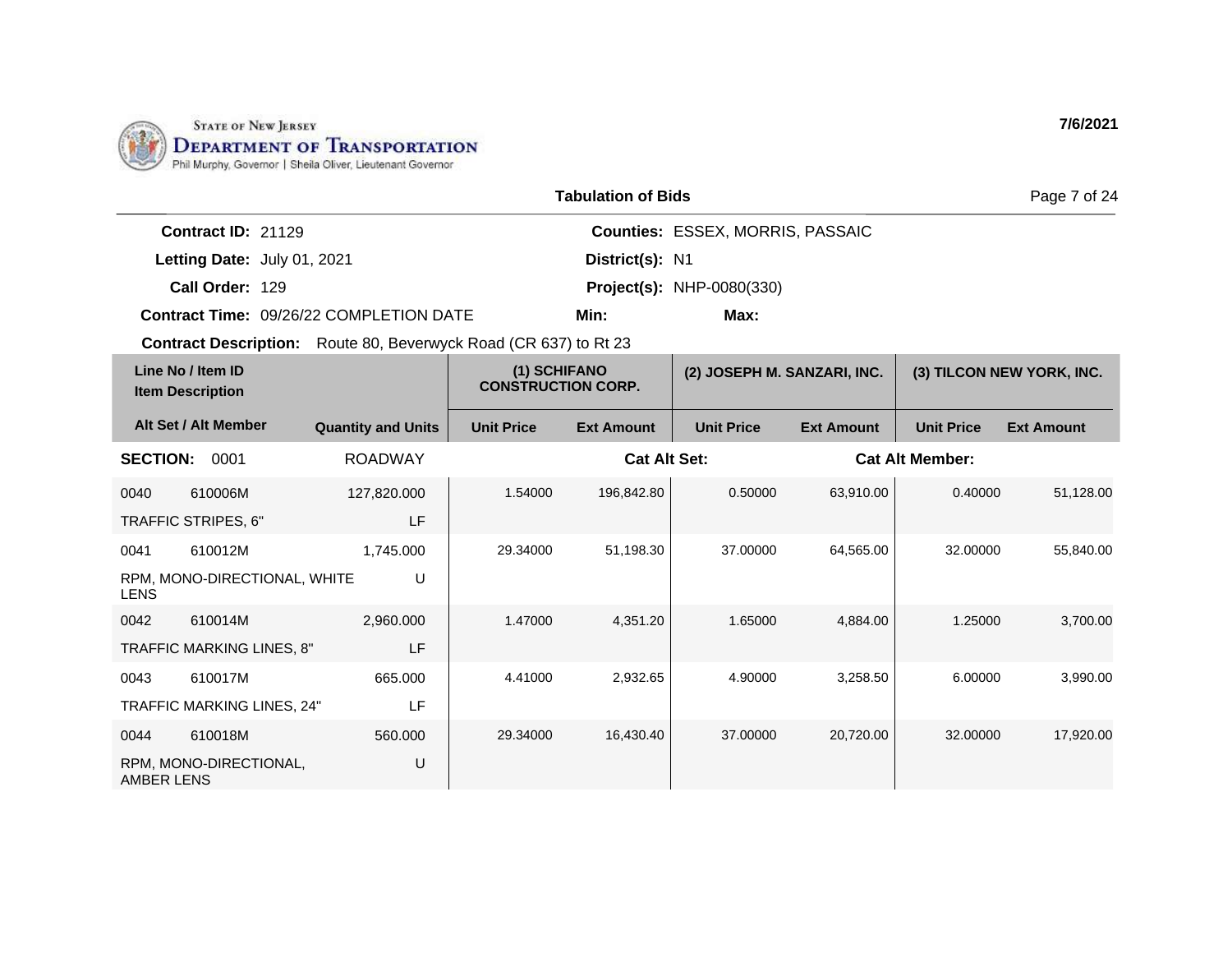

|                                           |                                              |                                                                         |                     |                                           | <b>Tabulation of Bids</b> |                                         |                        |                   | Page 8 of 24              |
|-------------------------------------------|----------------------------------------------|-------------------------------------------------------------------------|---------------------|-------------------------------------------|---------------------------|-----------------------------------------|------------------------|-------------------|---------------------------|
|                                           | Contract ID: 21129                           |                                                                         |                     |                                           |                           | <b>Counties: ESSEX, MORRIS, PASSAIC</b> |                        |                   |                           |
|                                           |                                              | Letting Date: July 01, 2021                                             |                     |                                           | District(s): N1           |                                         |                        |                   |                           |
|                                           | Call Order: 129                              |                                                                         |                     |                                           |                           | <b>Project(s): NHP-0080(330)</b>        |                        |                   |                           |
|                                           |                                              | Contract Time: 09/26/22 COMPLETION DATE                                 |                     | Min:<br>Max:                              |                           |                                         |                        |                   |                           |
|                                           |                                              | <b>Contract Description:</b> Route 80, Beverwyck Road (CR 637) to Rt 23 |                     |                                           |                           |                                         |                        |                   |                           |
|                                           | Line No / Item ID<br><b>Item Description</b> |                                                                         |                     | (1) SCHIFANO<br><b>CONSTRUCTION CORP.</b> |                           | (2) JOSEPH M. SANZARI, INC.             |                        |                   | (3) TILCON NEW YORK, INC. |
|                                           | Alt Set / Alt Member                         | <b>Quantity and Units</b>                                               |                     | <b>Unit Price</b>                         | <b>Ext Amount</b>         | <b>Unit Price</b>                       | <b>Ext Amount</b>      | <b>Unit Price</b> | <b>Ext Amount</b>         |
| <b>SECTION:</b><br>0001<br><b>ROADWAY</b> |                                              |                                                                         | <b>Cat Alt Set:</b> |                                           |                           |                                         | <b>Cat Alt Member:</b> |                   |                           |
| 0045                                      | 610024M                                      |                                                                         | 2,310.000           | 10.00000                                  | 23,100.00                 | 7.00000                                 | 16,170.00              | 6.00000           | 13,860.00                 |
|                                           | <b>REMOVAL OF RPM</b>                        |                                                                         | U                   |                                           |                           |                                         |                        |                   |                           |
| 0046                                      | 610033M                                      |                                                                         | 45,800.000          | 0.38000                                   | 17,404.00                 | 0.45000                                 | 20,610.00              | 0.50000           | 22,900.00                 |
| <b>RUMBLE STRIP</b>                       |                                              |                                                                         | LF                  |                                           |                           |                                         |                        |                   |                           |
| 0047                                      | 610036M                                      |                                                                         | 112,680.000         | 0.57000                                   | 64,227.60                 | 0.65000                                 | 73,242.00              | 0.60000           | 67.608.00                 |
|                                           | REMOVAL OF TRAFFIC STRIPES                   |                                                                         | LF                  |                                           |                           |                                         |                        |                   |                           |
| 0048                                      | 610039M                                      |                                                                         | 3,625.000           | 3.15000                                   | 11,418.75                 | 3.50000                                 | 12,687.50              | 2.00000           | 7,250.00                  |
|                                           |                                              | <b>REMOVAL OF TRAFFIC MARKINGS</b>                                      | <b>SF</b>           |                                           |                           |                                         |                        |                   |                           |
| 0049                                      | 704203M                                      |                                                                         | 3.000               | 7,875.00000                               | 23,625.00                 | 9,540.00000                             | 28,620.00              | 10,000.00000      | 30,000.00                 |
|                                           |                                              | TVS ROADWAY LOOPS __ LANES 1                                            | U                   |                                           |                           |                                         |                        |                   |                           |
|                                           | <b>Section Totals:</b>                       |                                                                         |                     |                                           | \$5,360,252.56            |                                         | \$5,343,823.40         |                   | \$5,674,489.00            |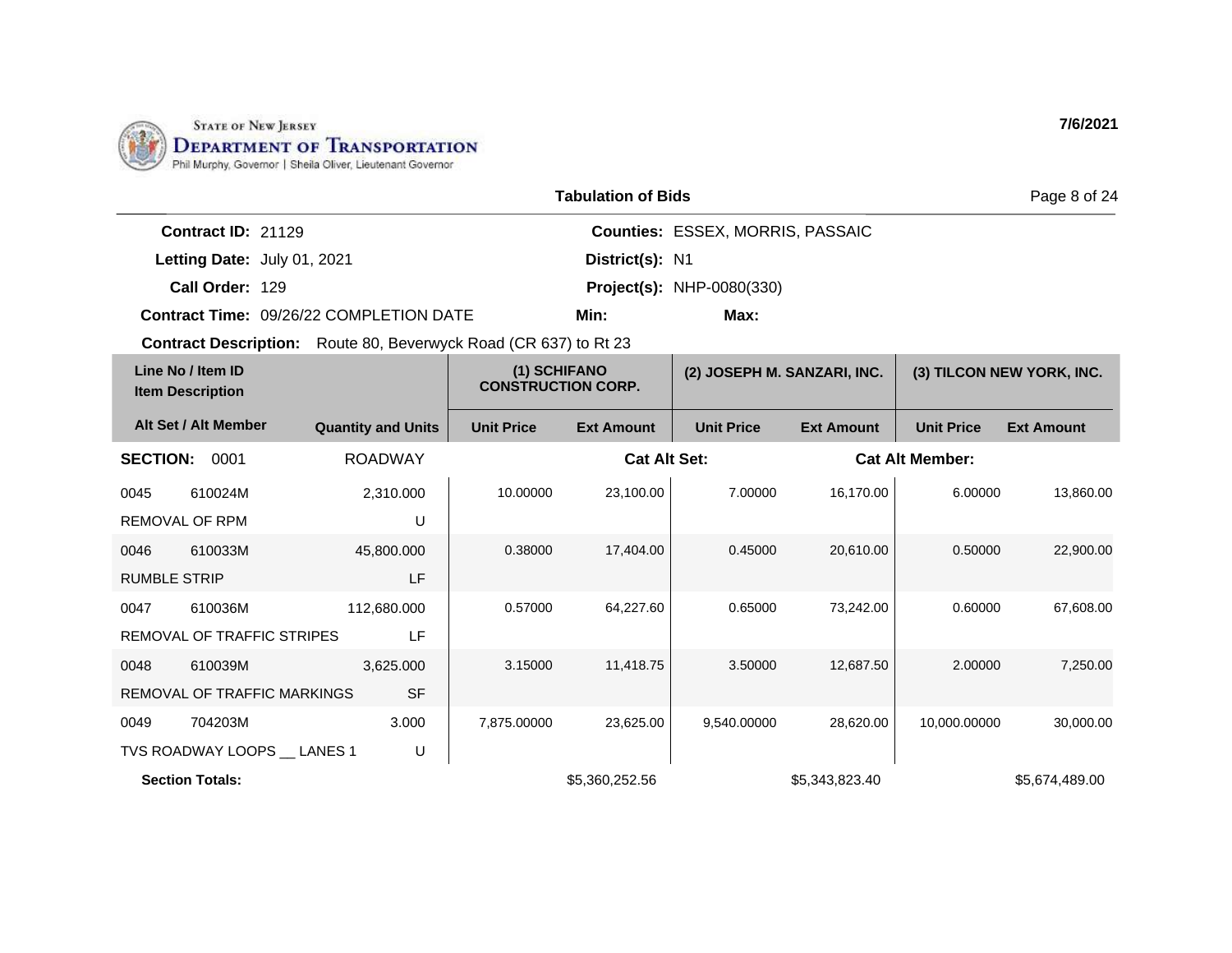

|                                                | <b>Tabulation of Bids</b>                                               |                                           |                                  |                                         |                   |                           |                   |  |  |
|------------------------------------------------|-------------------------------------------------------------------------|-------------------------------------------|----------------------------------|-----------------------------------------|-------------------|---------------------------|-------------------|--|--|
| Contract ID: 21129                             |                                                                         |                                           |                                  | <b>Counties: ESSEX, MORRIS, PASSAIC</b> |                   |                           |                   |  |  |
| Letting Date: July 01, 2021                    |                                                                         |                                           | District(s): N1                  |                                         |                   |                           |                   |  |  |
| Call Order: 129                                |                                                                         |                                           | <b>Project(s): NHP-0080(330)</b> |                                         |                   |                           |                   |  |  |
| <b>Contract Time: 09/26/22 COMPLETION DATE</b> |                                                                         | Min:<br>Max:                              |                                  |                                         |                   |                           |                   |  |  |
|                                                | <b>Contract Description:</b> Route 80, Beverwyck Road (CR 637) to Rt 23 |                                           |                                  |                                         |                   |                           |                   |  |  |
| Line No / Item ID<br><b>Item Description</b>   |                                                                         | (1) SCHIFANO<br><b>CONSTRUCTION CORP.</b> |                                  | (2) JOSEPH M. SANZARI, INC.             |                   | (3) TILCON NEW YORK, INC. |                   |  |  |
| Alt Set / Alt Member                           | <b>Quantity and Units</b>                                               | <b>Unit Price</b>                         | <b>Ext Amount</b>                | <b>Unit Price</b>                       | <b>Ext Amount</b> | <b>Unit Price</b>         | <b>Ext Amount</b> |  |  |
| <b>SECTION:</b><br>0002                        |                                                                         | <b>CONSTRUCTION ENGINEERING</b>           |                                  | <b>Cat Alt Set:</b>                     |                   | <b>Cat Alt Member:</b>    |                   |  |  |
| 0007<br>155015M                                | 1.000                                                                   | 35,000.00000                              | 35,000.00                        | 39,000.00000                            | 39,000.00         | 30.000.00000              | 30,000.00         |  |  |
| FIELD OFFICE TYPE E SET UP                     | U                                                                       |                                           |                                  |                                         |                   |                           |                   |  |  |
| 155033M<br>0008                                | 16.000                                                                  | 3,500.00000                               | 56,000.00                        | 5,570.00000                             | 89,120.00         | 3,000.00000               | 48,000.00         |  |  |
| FIELD OFFICE TYPE E<br><b>MAINTENANCE</b>      | <b>MO</b>                                                               |                                           |                                  |                                         |                   |                           |                   |  |  |
| <b>Section Totals:</b>                         |                                                                         |                                           | \$91,000.00                      |                                         | \$128,120.00      |                           | \$78,000.00       |  |  |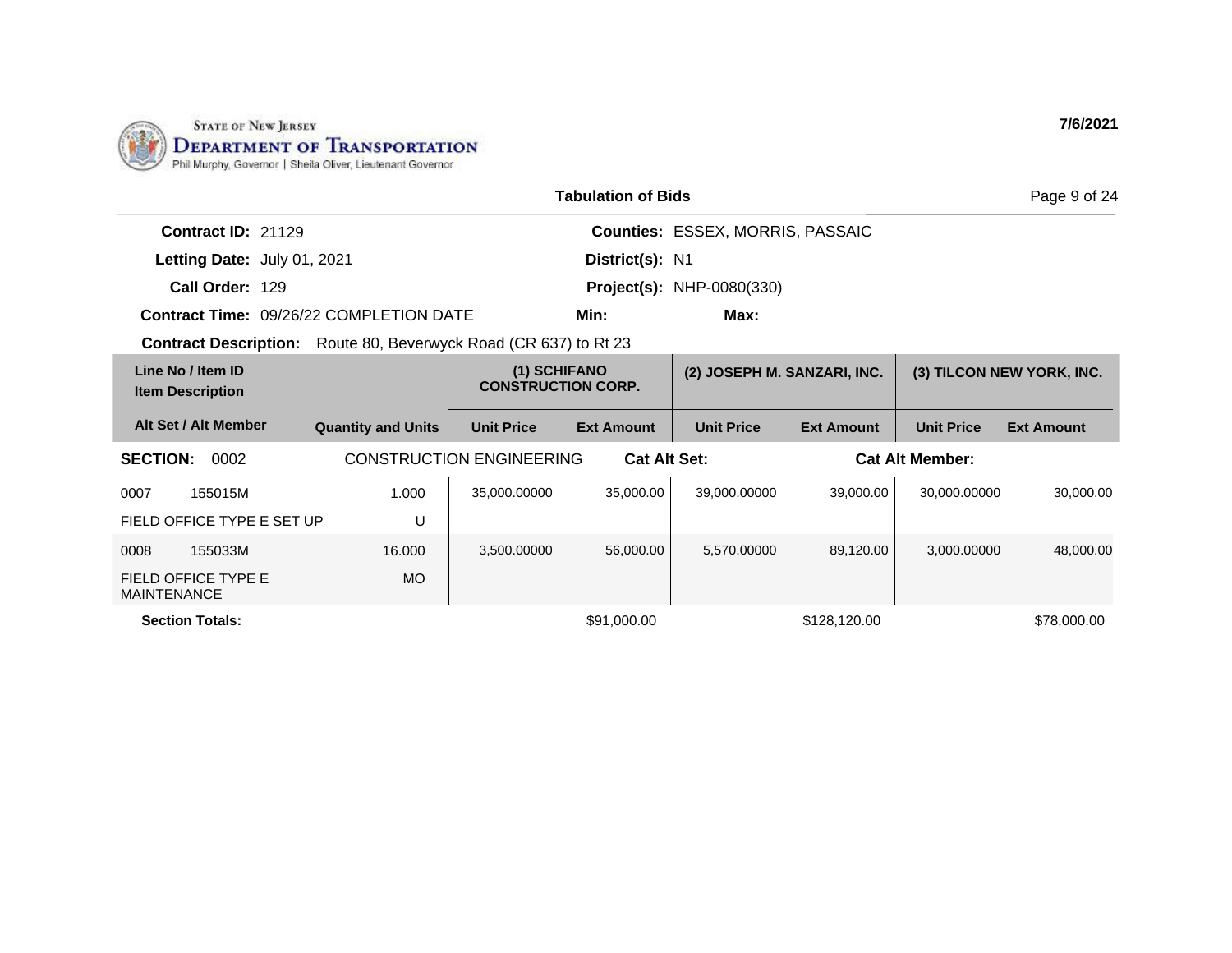

|                                                |                           |                                            | <b>Tabulation of Bids</b>               |                                  |                   |                           | Page 10 of 24     |
|------------------------------------------------|---------------------------|--------------------------------------------|-----------------------------------------|----------------------------------|-------------------|---------------------------|-------------------|
| Contract ID: 21129                             |                           |                                            | <b>Counties: ESSEX, MORRIS, PASSAIC</b> |                                  |                   |                           |                   |
| Letting Date: July 01, 2021                    |                           |                                            | District(s): N1                         |                                  |                   |                           |                   |
| Call Order: 129                                |                           |                                            |                                         | <b>Project(s): NHP-0080(330)</b> |                   |                           |                   |
| <b>Contract Time: 09/26/22 COMPLETION DATE</b> |                           |                                            | Min:                                    | Max:                             |                   |                           |                   |
| <b>Contract Description:</b>                   |                           | Route 80, Beverwyck Road (CR 637) to Rt 23 |                                         |                                  |                   |                           |                   |
| Line No / Item ID<br><b>Item Description</b>   |                           | (1) SCHIFANO<br><b>CONSTRUCTION CORP.</b>  |                                         | (2) JOSEPH M. SANZARI, INC.      |                   | (3) TILCON NEW YORK, INC. |                   |
| Alt Set / Alt Member                           | <b>Quantity and Units</b> | <b>Unit Price</b>                          | <b>Ext Amount</b>                       | <b>Unit Price</b>                | <b>Ext Amount</b> | <b>Unit Price</b>         | <b>Ext Amount</b> |
| <b>SECTION:</b><br>0003                        |                           | (NON-PARTICIPATING (ROADWAY                | <b>Cat Alt Set:</b>                     |                                  |                   | <b>Cat Alt Member:</b>    |                   |
| 152015P<br>0002                                | 1.000                     | 7,552.50000                                | 7,552.50                                | 7,500.00000                      | 7,500.00          | 2,000.00000               | 2,000.00          |
| POLLUTION LIABILITY INSURANCE                  | <b>DOLL</b>               |                                            |                                         |                                  |                   |                           |                   |
| <b>Section Totals:</b>                         |                           |                                            | \$7,552.50                              |                                  | \$7,500.00        |                           | \$2,000.00        |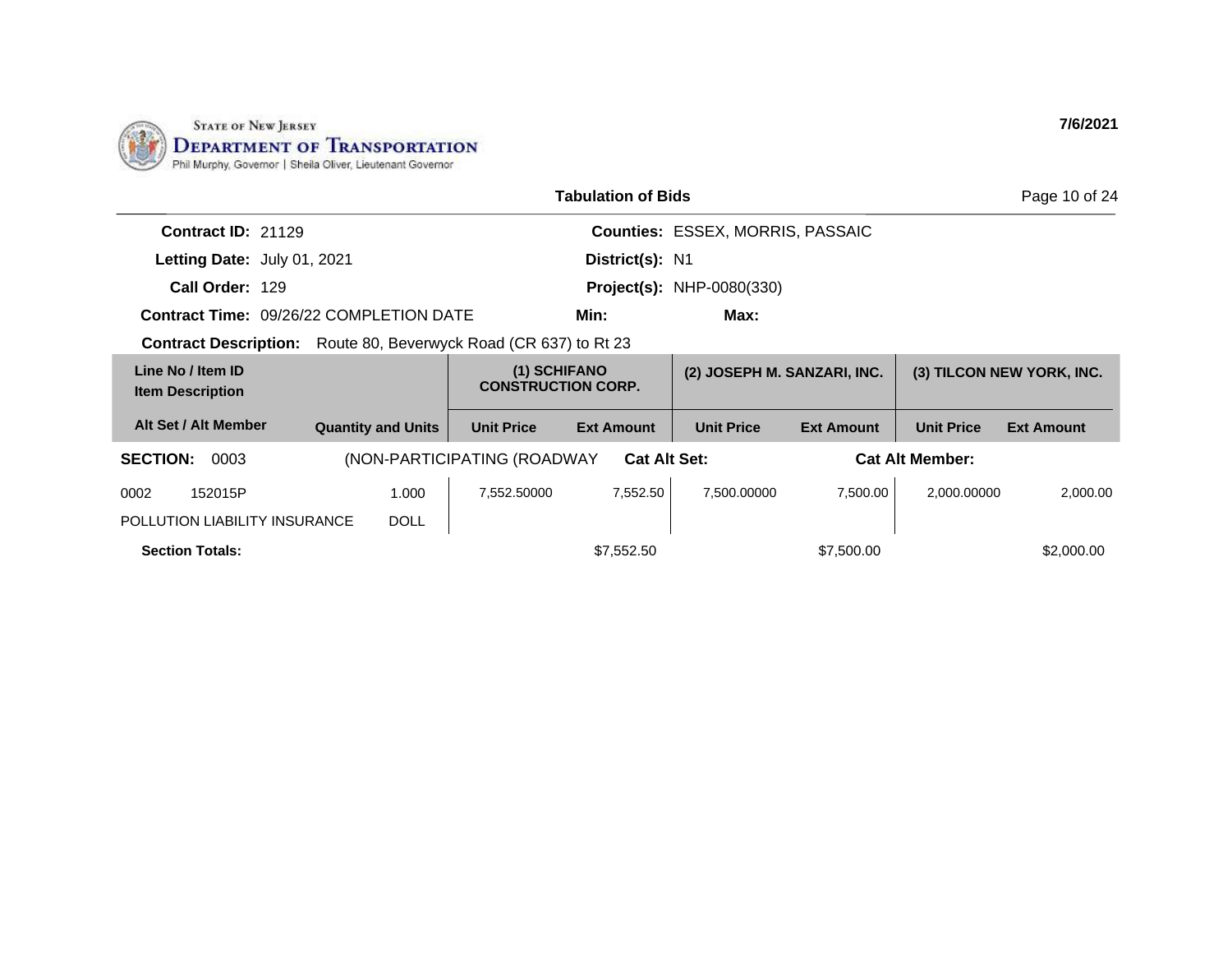

|                                                                         |                           |                                           | <b>Tabulation of Bids</b> |                                         |                   |                        | Page 11 of 24             |
|-------------------------------------------------------------------------|---------------------------|-------------------------------------------|---------------------------|-----------------------------------------|-------------------|------------------------|---------------------------|
| Contract ID: 21129                                                      |                           |                                           |                           | <b>Counties: ESSEX, MORRIS, PASSAIC</b> |                   |                        |                           |
| Letting Date: July 01, 2021                                             |                           |                                           | District(s): N1           |                                         |                   |                        |                           |
| Call Order: 129                                                         |                           |                                           |                           | <b>Project(s): NHP-0080(330)</b>        |                   |                        |                           |
| <b>Contract Time: 09/26/22 COMPLETION DATE</b>                          |                           |                                           | Min:                      | Max:                                    |                   |                        |                           |
| <b>Contract Description:</b> Route 80, Beverwyck Road (CR 637) to Rt 23 |                           |                                           |                           |                                         |                   |                        |                           |
| Line No / Item ID<br><b>Item Description</b>                            |                           | (1) SCHIFANO<br><b>CONSTRUCTION CORP.</b> |                           | (2) JOSEPH M. SANZARI, INC.             |                   |                        | (3) TILCON NEW YORK, INC. |
| Alt Set / Alt Member                                                    | <b>Quantity and Units</b> | <b>Unit Price</b>                         | <b>Ext Amount</b>         | <b>Unit Price</b>                       | <b>Ext Amount</b> | <b>Unit Price</b>      | <b>Ext Amount</b>         |
| <b>SECTION:</b><br>0004                                                 | <b>EROSION CONTROL</b>    |                                           | <b>Cat Alt Set:</b>       |                                         |                   | <b>Cat Alt Member:</b> |                           |
| 0010<br>158009M                                                         | 200.000                   | 1.00000                                   | 200.00                    | 5.00000                                 | 1,000.00          | 16.00000               | 3,200.00                  |
| HEAVY DUTY SILT FENCE,<br><b>ORANGE</b>                                 | LF                        |                                           |                           |                                         |                   |                        |                           |
| 0011<br>158030M                                                         | 29.000                    | 125.00000                                 | 3.625.00                  | 15.00000                                | 435.00            | 175.00000              | 5.075.00                  |
| INLET FILTER TYPE 2, 2' X 4'                                            | U                         |                                           |                           |                                         |                   |                        |                           |
| 0012<br>158033M                                                         | 2.000                     | 150.00000                                 | 300.00                    | 20.00000                                | 40.00             | 185.00000              | 370.00                    |
| INLET FILTER TYPE 2, 4' X 4'                                            | U                         |                                           |                           |                                         |                   |                        |                           |
| <b>Section Totals:</b>                                                  |                           |                                           | \$4.125.00                |                                         | \$1,475.00        |                        | \$8,645.00                |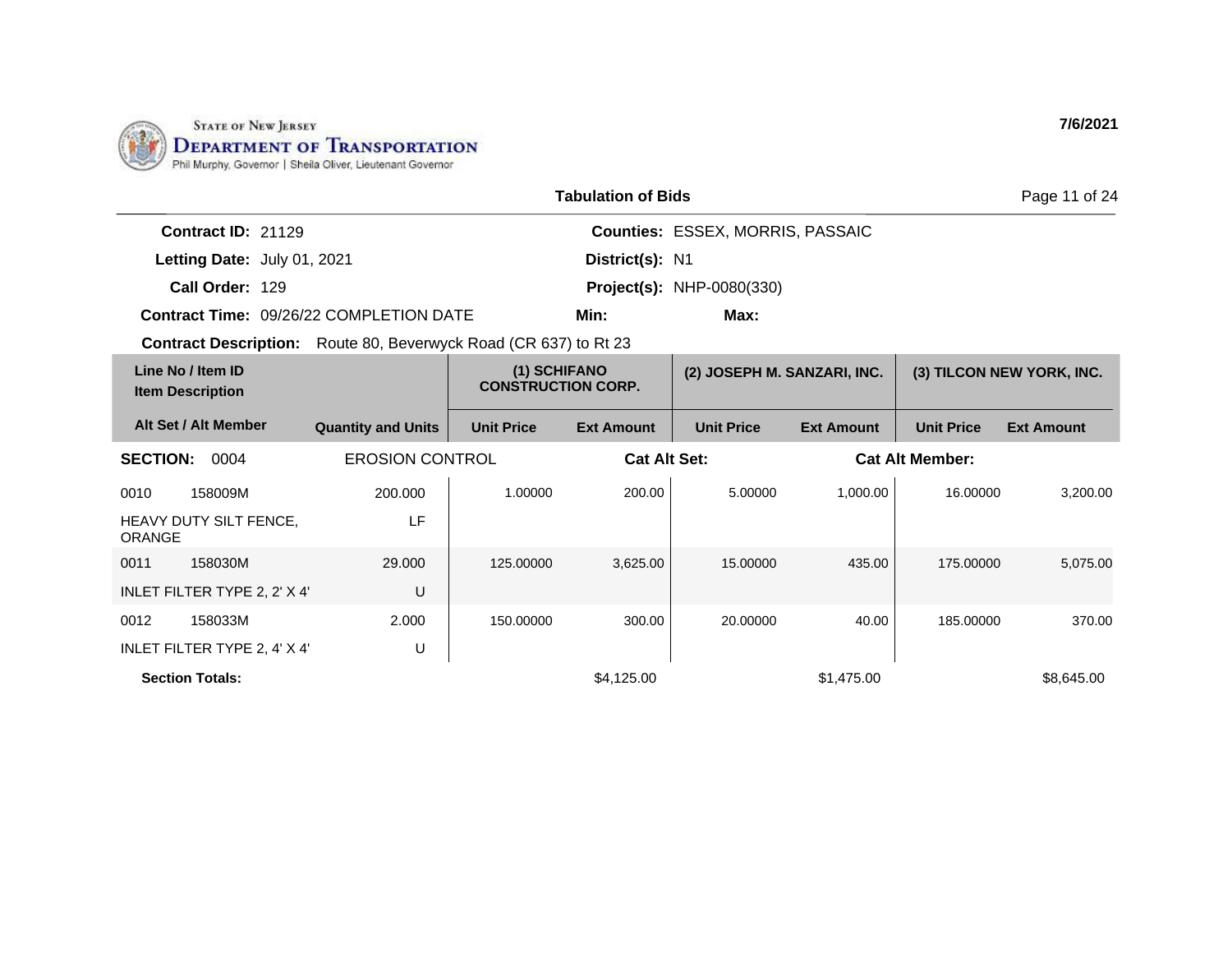

|                                                                         | <b>Tabulation of Bids</b>    |                                           |                     |                                  |                   |                   |                           |
|-------------------------------------------------------------------------|------------------------------|-------------------------------------------|---------------------|----------------------------------|-------------------|-------------------|---------------------------|
| Contract ID: 21129                                                      |                              |                                           |                     | Counties: ESSEX, MORRIS, PASSAIC |                   |                   |                           |
| Letting Date: July 01, 2021                                             |                              |                                           | District(s): N1     |                                  |                   |                   |                           |
| Call Order: 129                                                         |                              |                                           |                     | <b>Project(s): NHP-0080(330)</b> |                   |                   |                           |
| Contract Time: 09/26/22 COMPLETION DATE                                 |                              |                                           | Min:                | Max:                             |                   |                   |                           |
| <b>Contract Description:</b> Route 80, Beverwyck Road (CR 637) to Rt 23 |                              |                                           |                     |                                  |                   |                   |                           |
| Line No / Item ID<br><b>Item Description</b>                            |                              | (1) SCHIFANO<br><b>CONSTRUCTION CORP.</b> |                     | (2) JOSEPH M. SANZARI, INC.      |                   |                   | (3) TILCON NEW YORK, INC. |
| Alt Set / Alt Member                                                    | <b>Quantity and Units</b>    | <b>Unit Price</b>                         | <b>Ext Amount</b>   | <b>Unit Price</b>                | <b>Ext Amount</b> | <b>Unit Price</b> | <b>Ext Amount</b>         |
| <b>SECTION:</b><br>0005                                                 | General Landscape            |                                           | <b>Cat Alt Set:</b> | <b>Cat Alt Member:</b>           |                   |                   |                           |
| 802027M<br>0050                                                         | 5.000                        | 1,653.75000                               | 8,268.75            | 1.560.00000                      | 7,800.00          | 1,575.00000       | 7,875.00                  |
| TREE REMOVAL, OVER 18" TO 24"<br><b>DIAMETER</b>                        | U                            |                                           |                     |                                  |                   |                   |                           |
| 805003M<br>0051                                                         | 1,310.000                    | 5.00000                                   | 6,550.00            | 14.00000                         | 18,340.00         | 6.10000           | 7,991.00                  |
| <b>TURF REPAIR STRIP</b>                                                | LF                           |                                           |                     |                                  |                   |                   |                           |
| <b>Section Totals:</b>                                                  |                              |                                           | \$14,818.75         |                                  | \$26,140.00       |                   | \$15,866.00               |
|                                                                         | <b>Contract Totals</b>       |                                           | \$5,477,748.81      |                                  | \$5,507,058.40    |                   | \$5,779,000.00            |
|                                                                         | <b>Cost Plus Time Totals</b> |                                           | \$5,477,748.81      |                                  | \$5,507,058.40    |                   | 5,779,000.00              |
| () indicates item is bid as Lump Sum                                    |                              |                                           |                     |                                  |                   |                   |                           |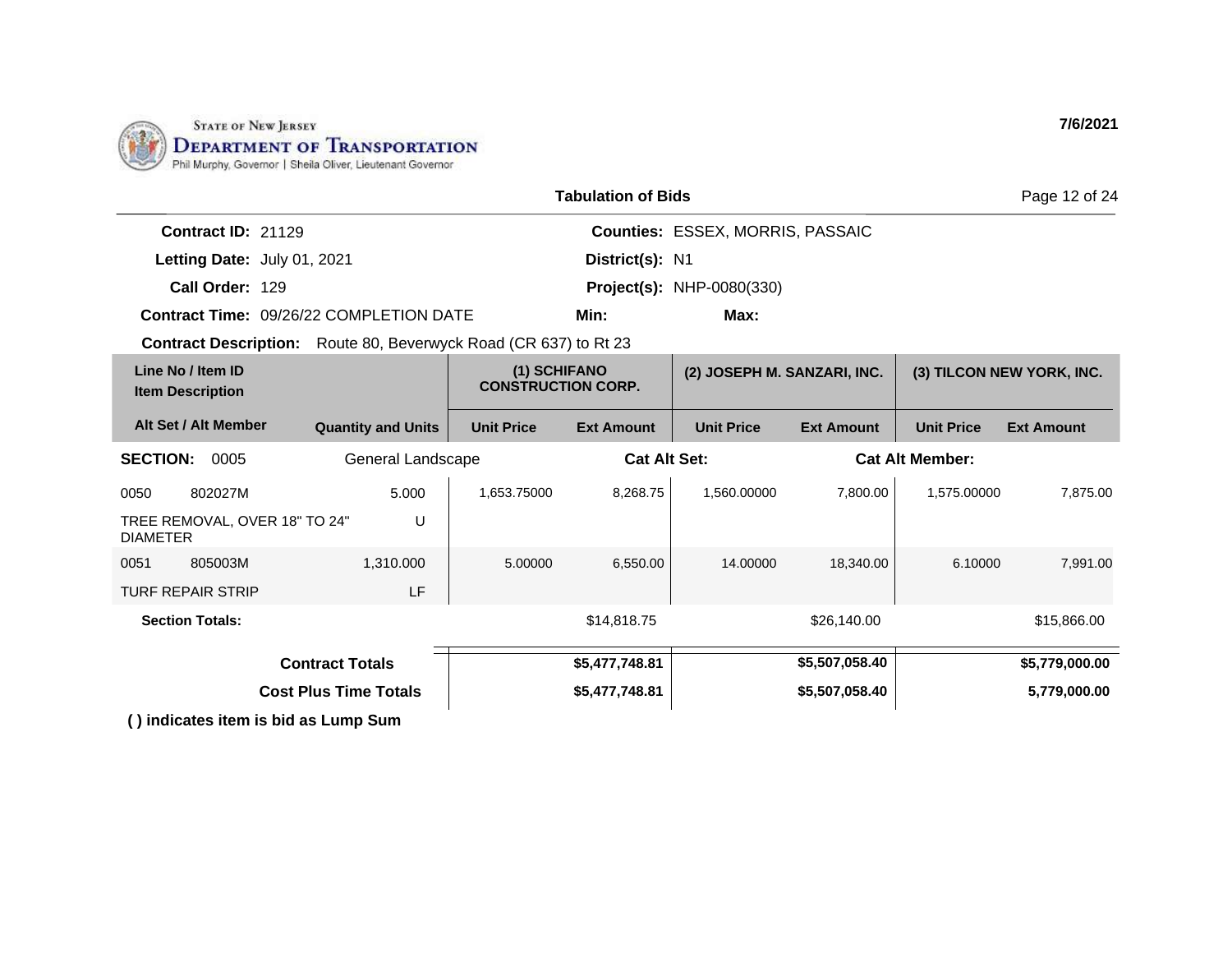

|                             |                                                | <b>Tabulation of Bids</b> |                                         | Page 13 of 24 |
|-----------------------------|------------------------------------------------|---------------------------|-----------------------------------------|---------------|
| Contract $ID: 21129$        |                                                |                           | <b>Counties: ESSEX, MORRIS, PASSAIC</b> |               |
| Letting Date: July 01, 2021 |                                                | District(s): N1           |                                         |               |
| Call Order: 129             |                                                |                           | <b>Project(s): NHP-0080(330)</b>        |               |
|                             | <b>Contract Time: 09/26/22 COMPLETION DATE</b> | Min:                      | Max:                                    |               |

|                     | Line No / Item ID<br><b>Item Description</b> |                           | (4) D'ANNUNZIO & SONS, INC. |                     |                   |                   |                        |                   |
|---------------------|----------------------------------------------|---------------------------|-----------------------------|---------------------|-------------------|-------------------|------------------------|-------------------|
|                     | Alt Set / Alt Member                         | <b>Quantity and Units</b> | <b>Unit Price</b>           | <b>Ext Amount</b>   | <b>Unit Price</b> | <b>Ext Amount</b> | <b>Unit Price</b>      | <b>Ext Amount</b> |
| <b>SECTION:</b>     | 0001                                         | <b>ROADWAY</b>            |                             | <b>Cat Alt Set:</b> |                   |                   | <b>Cat Alt Member:</b> |                   |
| 0001                | 151006M                                      | 1.000                     | 32,292.56000                | 32,292.56           |                   |                   |                        |                   |
| <b>PAYMENT BOND</b> | PERFORMANCE BOND AND                         | <b>DOLL</b>               |                             |                     |                   |                   |                        |                   |
| 0003                | 153003P                                      | (1)                       | 10,000.00000                | 10,000.00           |                   |                   |                        |                   |
|                     | <b>PROGRESS SCHEDULE</b>                     | <b>LS</b>                 |                             |                     |                   |                   |                        |                   |
| 0004                | 153005M                                      | 6.000                     | 700.00000                   | 4,200.00            |                   |                   |                        |                   |
|                     | PROGRESS SCHEDULE UPDATE                     | U                         |                             |                     |                   |                   |                        |                   |
| 0005                | 153011M                                      | 300,000                   | 10.00000                    | 3,000.00            |                   |                   |                        |                   |
| <b>TRAINEES</b>     |                                              | <b>HOUR</b>               |                             |                     |                   |                   |                        |                   |
| 0006                | 154003P                                      | (1)                       | 580,000.00000               | 580,000.00          |                   |                   |                        |                   |
| <b>MOBILIZATION</b> |                                              | <b>LS</b>                 |                             |                     |                   |                   |                        |                   |
| 0009                | 157004M                                      | 1.000                     | 15,000.00000                | 15,000.00           |                   |                   |                        |                   |
|                     | <b>CONSTRUCTION LAYOUT</b>                   | <b>DOLL</b>               |                             |                     |                   |                   |                        |                   |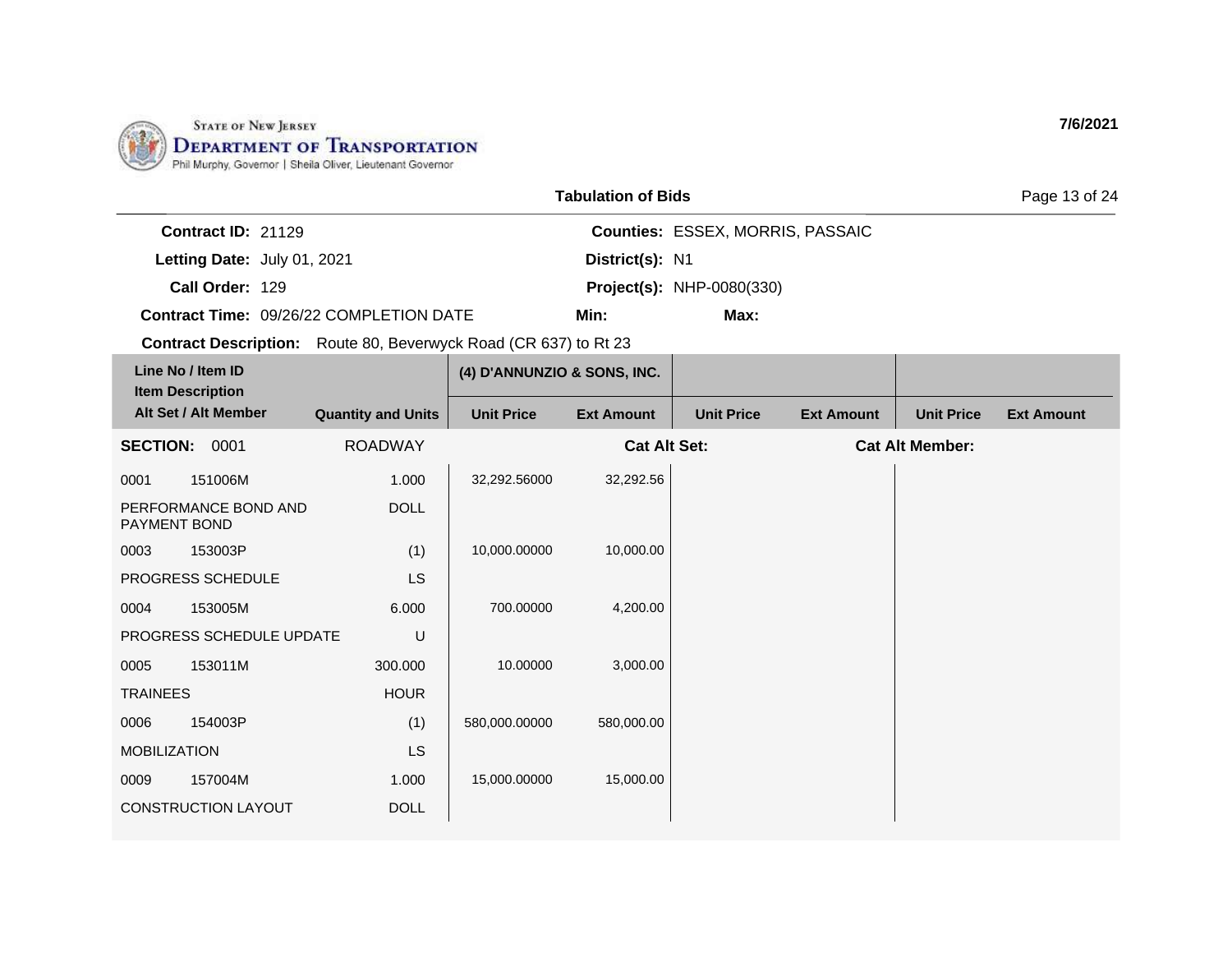

|                                         | <b>Tabulation of Bids</b> |                                         |  |  |  |
|-----------------------------------------|---------------------------|-----------------------------------------|--|--|--|
| Contract $ID: 21129$                    |                           | <b>Counties: ESSEX, MORRIS, PASSAIC</b> |  |  |  |
| Letting Date: July 01, 2021             | District(s): N1           |                                         |  |  |  |
| Call Order: 129                         |                           | <b>Project(s): NHP-0080(330)</b>        |  |  |  |
| Contract Time: 09/26/22 COMPLETION DATE | Min:                      | Max:                                    |  |  |  |

| Line No / Item ID<br><b>Item Description</b> |                               |                           | (4) D'ANNUNZIO & SONS, INC. |                     |                   |                   |                        |                   |
|----------------------------------------------|-------------------------------|---------------------------|-----------------------------|---------------------|-------------------|-------------------|------------------------|-------------------|
|                                              | Alt Set / Alt Member          | <b>Quantity and Units</b> | <b>Unit Price</b>           | <b>Ext Amount</b>   | <b>Unit Price</b> | <b>Ext Amount</b> | <b>Unit Price</b>      | <b>Ext Amount</b> |
| <b>SECTION:</b>                              | 0001                          | <b>ROADWAY</b>            |                             | <b>Cat Alt Set:</b> |                   |                   | <b>Cat Alt Member:</b> |                   |
| 0013                                         | 159003M                       | 60.000                    | 102.00000                   | 6,120.00            |                   |                   |                        |                   |
|                                              | BREAKAWAY BARRICADE           | U                         |                             |                     |                   |                   |                        |                   |
| 0014                                         | 159006M                       | 200.000                   | 58.00000                    | 11,600.00           |                   |                   |                        |                   |
| <b>DRUM</b>                                  |                               | U                         |                             |                     |                   |                   |                        |                   |
| 0015                                         | 159009M                       | 1,500.000                 | 15.50000                    | 23,250.00           |                   |                   |                        |                   |
| <b>TRAFFIC CONE</b>                          |                               | U                         |                             |                     |                   |                   |                        |                   |
| 0016                                         | 159012M                       | 1,833.000                 | 17.00000                    | 31,161.00           |                   |                   |                        |                   |
|                                              | <b>CONSTRUCTION SIGNS</b>     | <b>SF</b>                 |                             |                     |                   |                   |                        |                   |
| 0017                                         | 159018M                       | 5.000                     | 1,500.00000                 | 7,500.00            |                   |                   |                        |                   |
| SIGN, 6' X 12'                               | CONSTRUCTION IDENTIFICATION   | U                         |                             |                     |                   |                   |                        |                   |
| 0018                                         | 159027M                       | 5.000                     | 3,000.00000                 | 15,000.00           |                   |                   |                        |                   |
|                                              | FLASHING ARROW BOARD, 4' X 8' | U                         |                             |                     |                   |                   |                        |                   |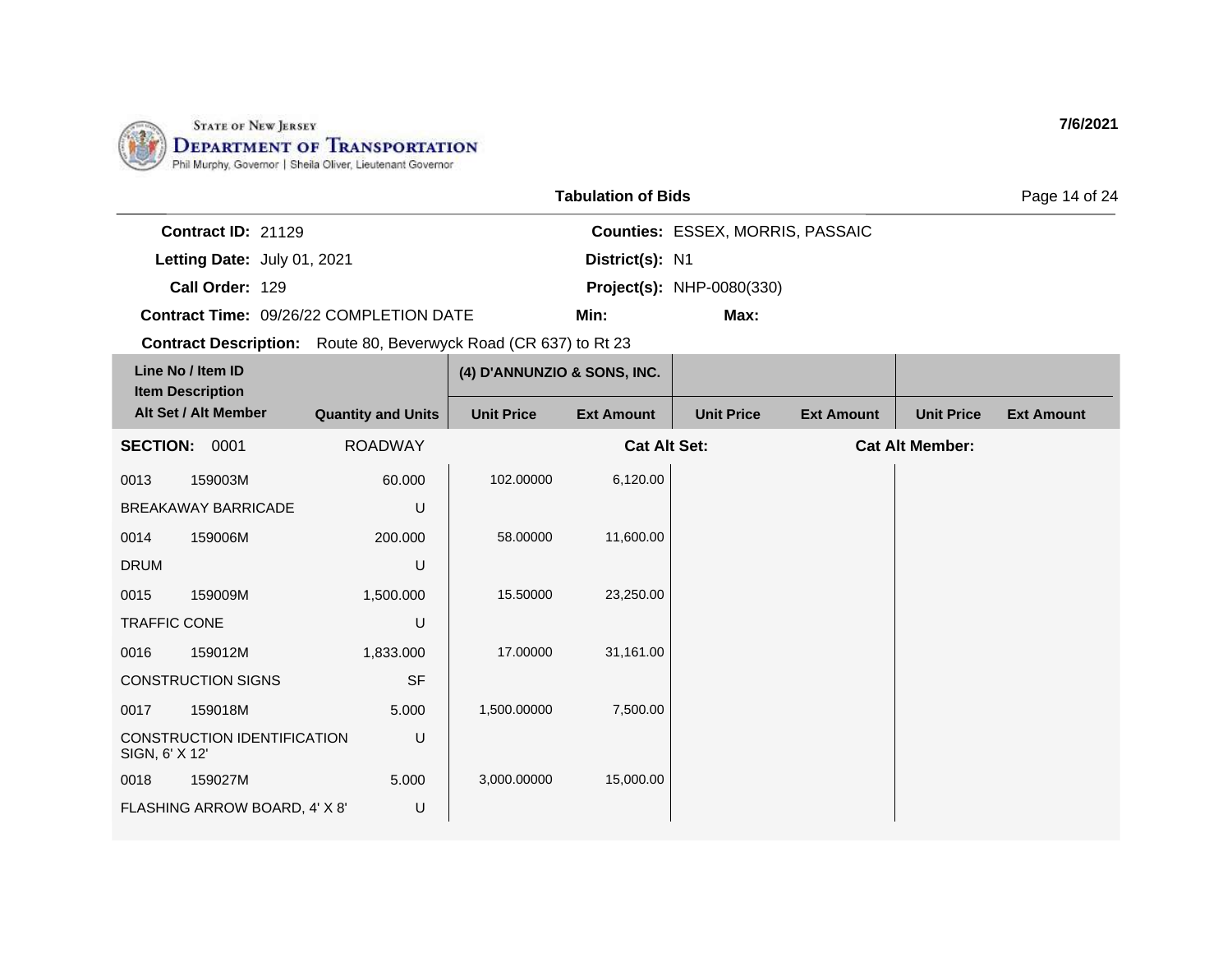

|                                                                         | <b>Tabulation of Bids</b> |                             |                     |                                         |                   |                        |                   |  |
|-------------------------------------------------------------------------|---------------------------|-----------------------------|---------------------|-----------------------------------------|-------------------|------------------------|-------------------|--|
| Contract ID: 21129                                                      |                           |                             |                     | <b>Counties: ESSEX, MORRIS, PASSAIC</b> |                   |                        |                   |  |
| Letting Date: July 01, 2021                                             |                           |                             | District(s): N1     |                                         |                   |                        |                   |  |
| Call Order: 129                                                         |                           |                             |                     | <b>Project(s): NHP-0080(330)</b>        |                   |                        |                   |  |
| <b>Contract Time: 09/26/22 COMPLETION DATE</b>                          |                           |                             | Min:                | Max:                                    |                   |                        |                   |  |
| <b>Contract Description:</b> Route 80, Beverwyck Road (CR 637) to Rt 23 |                           |                             |                     |                                         |                   |                        |                   |  |
| Line No / Item ID<br><b>Item Description</b>                            |                           | (4) D'ANNUNZIO & SONS, INC. |                     |                                         |                   |                        |                   |  |
| Alt Set / Alt Member                                                    | <b>Quantity and Units</b> | <b>Unit Price</b>           | <b>Ext Amount</b>   | <b>Unit Price</b>                       | <b>Ext Amount</b> | <b>Unit Price</b>      | <b>Ext Amount</b> |  |
| 0001<br><b>SECTION:</b>                                                 | <b>ROADWAY</b>            |                             | <b>Cat Alt Set:</b> |                                         |                   | <b>Cat Alt Member:</b> |                   |  |
| 0019<br>159030M                                                         | 8.000                     | 8,000.00000                 | 64,000.00           |                                         |                   |                        |                   |  |

| Line No / Item ID<br><b>Item Description</b> |                                                            |                           | (4) D'ANNUNZIO & SONS, INC. |                     |                   |                   |                        |                   |
|----------------------------------------------|------------------------------------------------------------|---------------------------|-----------------------------|---------------------|-------------------|-------------------|------------------------|-------------------|
|                                              | Alt Set / Alt Member                                       | <b>Quantity and Units</b> | <b>Unit Price</b>           | <b>Ext Amount</b>   | <b>Unit Price</b> | <b>Ext Amount</b> | <b>Unit Price</b>      | <b>Ext Amount</b> |
| <b>SECTION:</b>                              | 0001                                                       | <b>ROADWAY</b>            |                             | <b>Cat Alt Set:</b> |                   |                   | <b>Cat Alt Member:</b> |                   |
| 0019                                         | 159030M                                                    | 8.000                     | 8,000.00000                 | 64,000.00           |                   |                   |                        |                   |
| <b>SIGN</b>                                  | PORTABLE VARIABLE MESSAGE                                  | U                         |                             |                     |                   |                   |                        |                   |
| 0020                                         | 159108M                                                    | 5.000                     | 22,000.00000                | 110,000.00          |                   |                   |                        |                   |
|                                              | <b>TRAFFIC CONTROL TRUCK WITH</b><br>MOUNTED CRASH CUSHION | U                         |                             |                     |                   |                   |                        |                   |
| 0021                                         | 159138M                                                    | 150.000                   | 90.00000                    | 13,500.00           |                   |                   |                        |                   |
| <b>HMA PATCH</b>                             |                                                            | T                         |                             |                     |                   |                   |                        |                   |
| 0022                                         | 159301M                                                    | 898,280.000               | 0.01000                     | 8,982.80            |                   |                   |                        |                   |
|                                              | TRAFFIC STRIPES, LATEX, 6"                                 | LF                        |                             |                     |                   |                   |                        |                   |
| 0023                                         | 159312M                                                    | 14,800.000                | 0.20000                     | 2,960.00            |                   |                   |                        |                   |
| LATEX, 8"                                    | <b>TRAFFIC MARKINGS LINES,</b>                             | LF                        |                             |                     |                   |                   |                        |                   |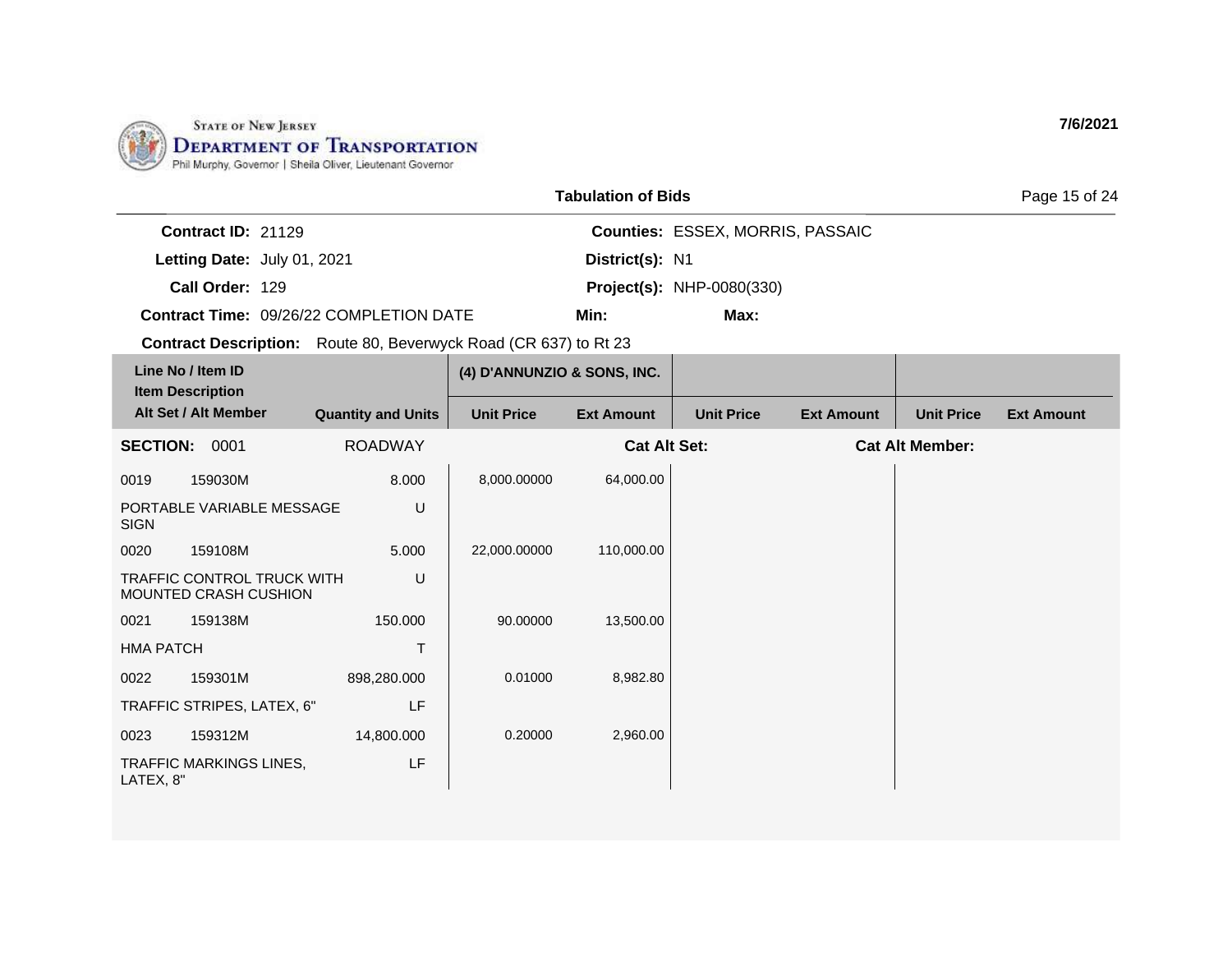

|                                         | <b>Tabulation of Bids</b> |                                         | Page 16 of 24 |  |
|-----------------------------------------|---------------------------|-----------------------------------------|---------------|--|
| Contract $ID: 21129$                    |                           | <b>Counties: ESSEX, MORRIS, PASSAIC</b> |               |  |
| Letting Date: July 01, 2021             | District(s): N1           |                                         |               |  |
| Call Order: 129                         |                           | <b>Project(s): NHP-0080(330)</b>        |               |  |
| Contract Time: 09/26/22 COMPLETION DATE | Min:                      | Max:                                    |               |  |

| Line No / Item ID<br><b>Item Description</b> |                              |                           | (4) D'ANNUNZIO & SONS, INC. |                     |                   |                   |                        |                   |
|----------------------------------------------|------------------------------|---------------------------|-----------------------------|---------------------|-------------------|-------------------|------------------------|-------------------|
|                                              | Alt Set / Alt Member         | <b>Quantity and Units</b> | <b>Unit Price</b>           | <b>Ext Amount</b>   | <b>Unit Price</b> | <b>Ext Amount</b> | <b>Unit Price</b>      | <b>Ext Amount</b> |
| <b>SECTION:</b>                              | 0001                         | <b>ROADWAY</b>            |                             | <b>Cat Alt Set:</b> |                   |                   | <b>Cat Alt Member:</b> |                   |
| 0024                                         | 159314M                      | 3,310.000                 | 0.25000                     | 827.50              |                   |                   |                        |                   |
| LATEX, 24"                                   | TRAFFIC MARKINGS LINES,      | LF                        |                             |                     |                   |                   |                        |                   |
| 0025                                         | 160004M                      | 1.000                     | 9,100.00000                 | 9,100.00            |                   |                   |                        |                   |
|                                              | <b>FUEL PRICE ADJUSTMENT</b> | <b>DOLL</b>               |                             |                     |                   |                   |                        |                   |
| 0026                                         | 160007M                      | 1.000                     | 36,400.00000                | 36,400.00           |                   |                   |                        |                   |
|                                              | ASPHALT PRICE ADJUSTMENT     | <b>DOLL</b>               |                             |                     |                   |                   |                        |                   |
| 0027                                         | 161003P                      | (1)                       | 5,000.00000                 | 5,000.00            |                   |                   |                        |                   |
| FINAL CLEANUP                                |                              | <b>LS</b>                 |                             |                     |                   |                   |                        |                   |
| 0028                                         | 201003P                      | (1)                       | 60,000.00000                | 60,000.00           |                   |                   |                        |                   |
| <b>CLEARING SITE</b>                         |                              | <b>LS</b>                 |                             |                     |                   |                   |                        |                   |
| 0029                                         | 401009P                      | 1,938.000                 | 13.00000                    | 25,194.00           |                   |                   |                        |                   |
|                                              | HMA MILLING, 3" OR LESS      | SY                        |                             |                     |                   |                   |                        |                   |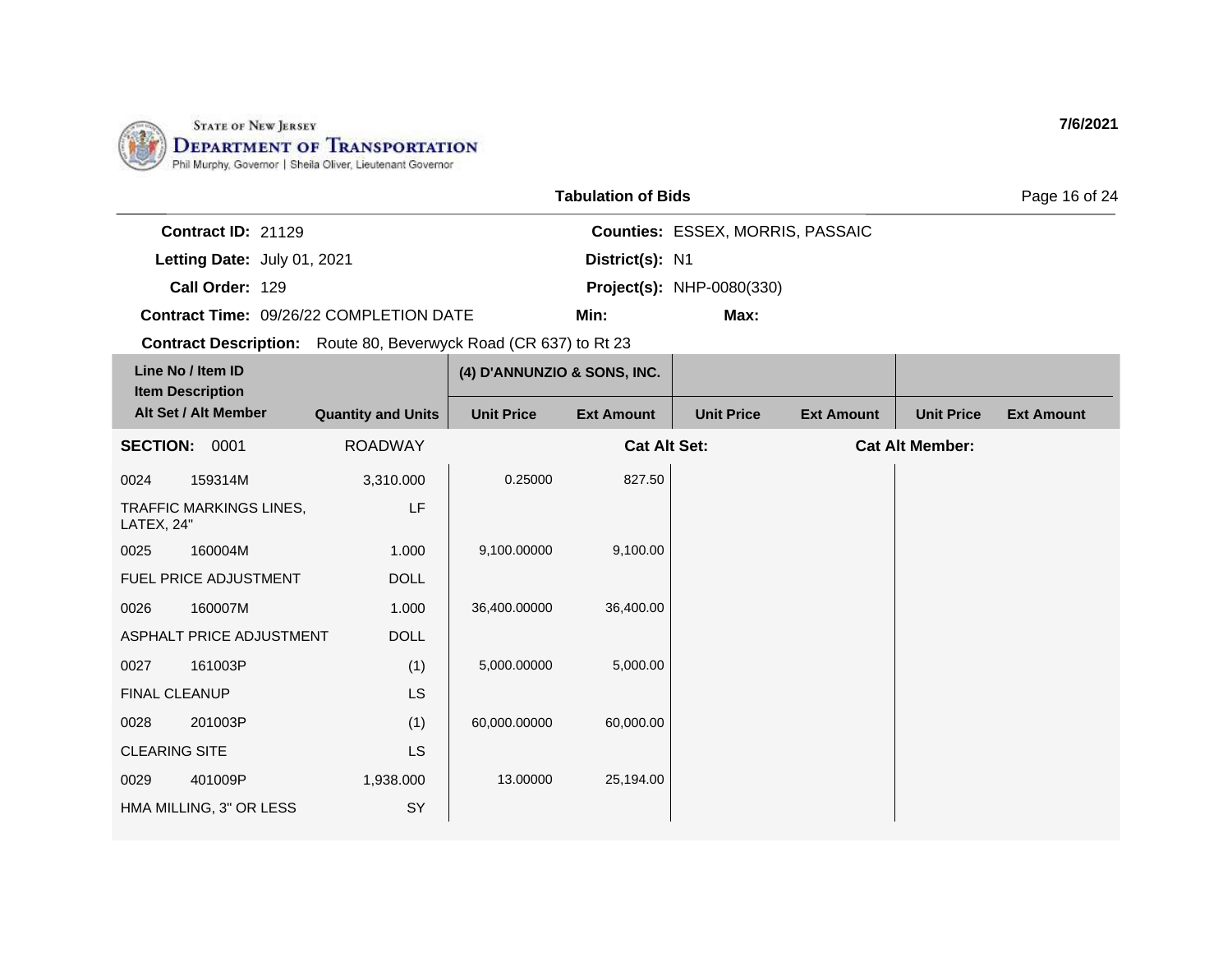

|                                         | <b>Tabulation of Bids</b> |                                         | Page 17 of 24 |
|-----------------------------------------|---------------------------|-----------------------------------------|---------------|
| Contract $ID: 21129$                    |                           | <b>Counties: ESSEX, MORRIS, PASSAIC</b> |               |
| Letting Date: July 01, 2021             | District(s): N1           |                                         |               |
| Call Order: 129                         |                           | <b>Project(s): NHP-0080(330)</b>        |               |
| Contract Time: 09/26/22 COMPLETION DATE | Min:                      | Max:                                    |               |

| Line No / Item ID<br><b>Item Description</b>            |                            |                           | (4) D'ANNUNZIO & SONS, INC. |                     |                   |                   |                        |                   |
|---------------------------------------------------------|----------------------------|---------------------------|-----------------------------|---------------------|-------------------|-------------------|------------------------|-------------------|
|                                                         | Alt Set / Alt Member       | <b>Quantity and Units</b> | <b>Unit Price</b>           | <b>Ext Amount</b>   | <b>Unit Price</b> | <b>Ext Amount</b> | <b>Unit Price</b>      | <b>Ext Amount</b> |
| <b>SECTION:</b>                                         | 0001                       | <b>ROADWAY</b>            |                             | <b>Cat Alt Set:</b> |                   |                   | <b>Cat Alt Member:</b> |                   |
| 0030                                                    | 401017P                    | 27,780.000                | 17.00000                    | 472,260.00          |                   |                   |                        |                   |
| MICRO-MILLING                                           |                            | SY                        |                             |                     |                   |                   |                        |                   |
| 0031                                                    | 401027M                    | 152,422.000               | 0.42000                     | 64,017.24           |                   |                   |                        |                   |
|                                                         | POLYMERIZED JOINT ADHESIVE | LF                        |                             |                     |                   |                   |                        |                   |
| 0032                                                    | 401030M                    | 35,850.000                | 2.90000                     | 103,965.00          |                   |                   |                        |                   |
| <b>TACK COAT</b>                                        |                            | <b>GAL</b>                |                             |                     |                   |                   |                        |                   |
| 0033                                                    | 401054M                    | 225.000                   | 180.00000                   | 40,500.00           |                   |                   |                        |                   |
| T<br>HOT MIX ASPHALT 12.5 M 64<br><b>SURFACE COURSE</b> |                            |                           |                             |                     |                   |                   |                        |                   |
| 0034                                                    | 401108M                    | 75.000                    | 110.00000                   | 8,250.00            |                   |                   |                        |                   |
| <b>ASPHALT</b>                                          | CORE SAMPLES, HOT MIX      | U                         |                             |                     |                   |                   |                        |                   |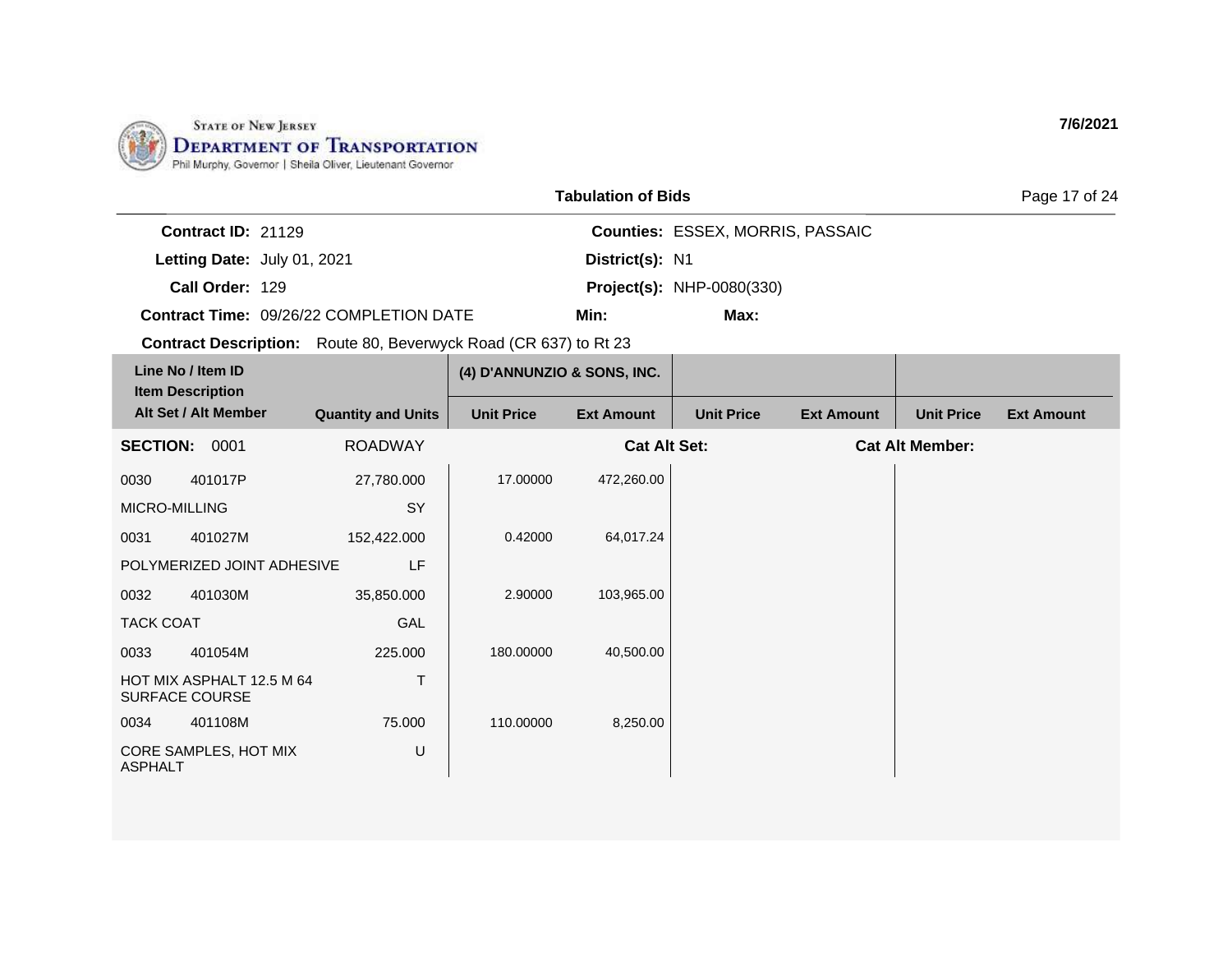

|                           |                                                                         | <b>Tabulation of Bids</b> |                                         | Page 18 of 24 |
|---------------------------|-------------------------------------------------------------------------|---------------------------|-----------------------------------------|---------------|
| <b>Contract ID: 21129</b> |                                                                         |                           | <b>Counties: ESSEX, MORRIS, PASSAIC</b> |               |
|                           | Letting Date: July 01, 2021                                             | District(s): N1           |                                         |               |
| Call Order: 129           |                                                                         |                           | <b>Project(s): NHP-0080(330)</b>        |               |
|                           | <b>Contract Time: 09/26/22 COMPLETION DATE</b>                          | Min:                      | Max:                                    |               |
|                           | <b>Contract Description:</b> Route 80, Beverwyck Road (CR 637) to Rt 23 |                           |                                         |               |
|                           |                                                                         |                           |                                         |               |

| Line No / Item ID<br><b>Item Description</b> |                                                    |                           | (4) D'ANNUNZIO & SONS, INC. |                     |                   |                   |                        |                   |
|----------------------------------------------|----------------------------------------------------|---------------------------|-----------------------------|---------------------|-------------------|-------------------|------------------------|-------------------|
| Alt Set / Alt Member                         |                                                    | <b>Quantity and Units</b> | <b>Unit Price</b>           | <b>Ext Amount</b>   | <b>Unit Price</b> | <b>Ext Amount</b> | <b>Unit Price</b>      | <b>Ext Amount</b> |
| <b>SECTION:</b>                              | 0001                                               | <b>ROADWAY</b>            |                             | <b>Cat Alt Set:</b> |                   |                   | <b>Cat Alt Member:</b> |                   |
| 0035                                         | 406005M                                            | 14,663.000                | 135.00000                   | 1,979,505.00        |                   |                   |                        |                   |
| Т<br>HIGH PERFORMANCE THIN<br><b>OVERLAY</b> |                                                    |                           |                             |                     |                   |                   |                        |                   |
| 0036                                         | 421007M                                            | 50,000.000                | 4.50000                     | 225,000.00          |                   |                   |                        |                   |
|                                              | MICROPAVING JOINTS                                 | LF                        |                             |                     |                   |                   |                        |                   |
| 0037                                         | 421010M                                            | 2,676.000                 | 135.00000                   | 361,260.00          |                   |                   |                        |                   |
| Ш                                            | SLURRY SEAL AGGREGATE, TYPE                        | T                         |                             |                     |                   |                   |                        |                   |
| 0038                                         | 421011M                                            | 78,567.000                | 12.70000                    | 997,800.90          |                   |                   |                        |                   |
|                                              | SLURRY SEAL EMULSION                               | GAL                       |                             |                     |                   |                   |                        |                   |
| 0039                                         | 453006M                                            | 100.000                   | 1.00000                     | 100.00              |                   |                   |                        |                   |
|                                              | <b>FULL DEPTH CONCRETE</b><br>PAVEMENT REPAIR, HMA | SY                        |                             |                     |                   |                   |                        |                   |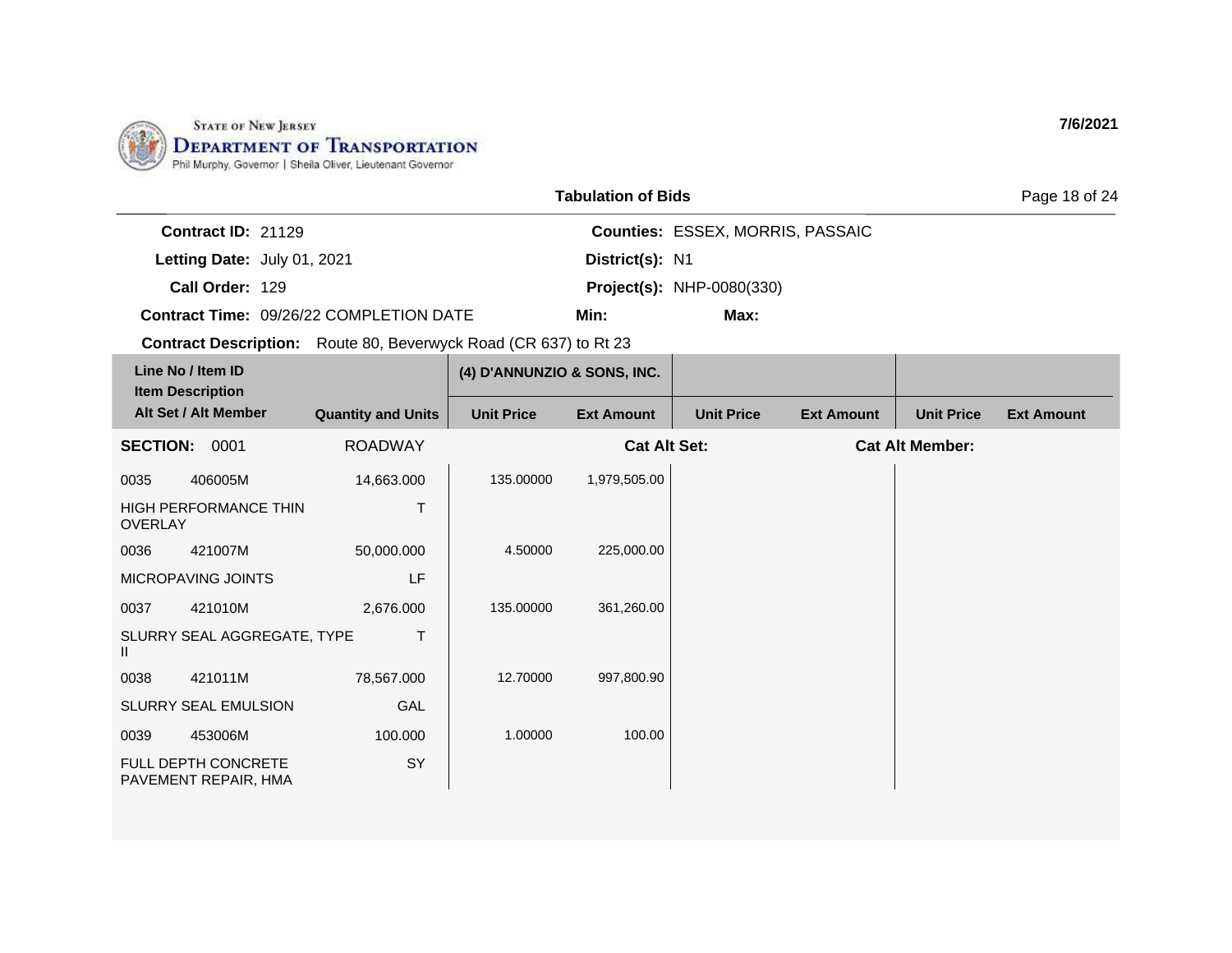

|                                         | <b>Tabulation of Bids</b> |                                         | Page 19 of 24 |
|-----------------------------------------|---------------------------|-----------------------------------------|---------------|
| Contract $ID: 21129$                    |                           | <b>Counties: ESSEX, MORRIS, PASSAIC</b> |               |
| Letting Date: July 01, 2021             | District(s): N1           |                                         |               |
| Call Order: 129                         |                           | <b>Project(s): NHP-0080(330)</b>        |               |
| Contract Time: 09/26/22 COMPLETION DATE | Min:                      | Max:                                    |               |

| Line No / Item ID<br><b>Item Description</b> |                              |                           | (4) D'ANNUNZIO & SONS, INC. |                     |                   |                   |                        |                   |
|----------------------------------------------|------------------------------|---------------------------|-----------------------------|---------------------|-------------------|-------------------|------------------------|-------------------|
|                                              | Alt Set / Alt Member         | <b>Quantity and Units</b> | <b>Unit Price</b>           | <b>Ext Amount</b>   | <b>Unit Price</b> | <b>Ext Amount</b> | <b>Unit Price</b>      | <b>Ext Amount</b> |
| <b>SECTION:</b>                              | 0001                         | <b>ROADWAY</b>            |                             | <b>Cat Alt Set:</b> |                   |                   | <b>Cat Alt Member:</b> |                   |
| 0040                                         | 610006M                      | 127,820.000               | 0.75000                     | 95,865.00           |                   |                   |                        |                   |
|                                              | TRAFFIC STRIPES, 6"          | LF                        |                             |                     |                   |                   |                        |                   |
| 0041                                         | 610012M                      | 1,745.000                 | 28.00000                    | 48,860.00           |                   |                   |                        |                   |
| <b>LENS</b>                                  | RPM, MONO-DIRECTIONAL, WHITE | U                         |                             |                     |                   |                   |                        |                   |
| 0042                                         | 610014M                      | 2,960.000                 | 2.00000                     | 5,920.00            |                   |                   |                        |                   |
|                                              | TRAFFIC MARKING LINES, 8"    | LF                        |                             |                     |                   |                   |                        |                   |
| 0043                                         | 610017M                      | 665,000                   | 5.00000                     | 3,325.00            |                   |                   |                        |                   |
|                                              | TRAFFIC MARKING LINES, 24"   | LF                        |                             |                     |                   |                   |                        |                   |
| 0044                                         | 610018M                      | 560,000                   | 28.00000                    | 15,680.00           |                   |                   |                        |                   |
| AMBER LENS                                   | RPM, MONO-DIRECTIONAL,       | U                         |                             |                     |                   |                   |                        |                   |
| 0045                                         | 610024M                      | 2,310.000                 | 20.00000                    | 46,200.00           |                   |                   |                        |                   |
| <b>REMOVAL OF RPM</b>                        |                              | U                         |                             |                     |                   |                   |                        |                   |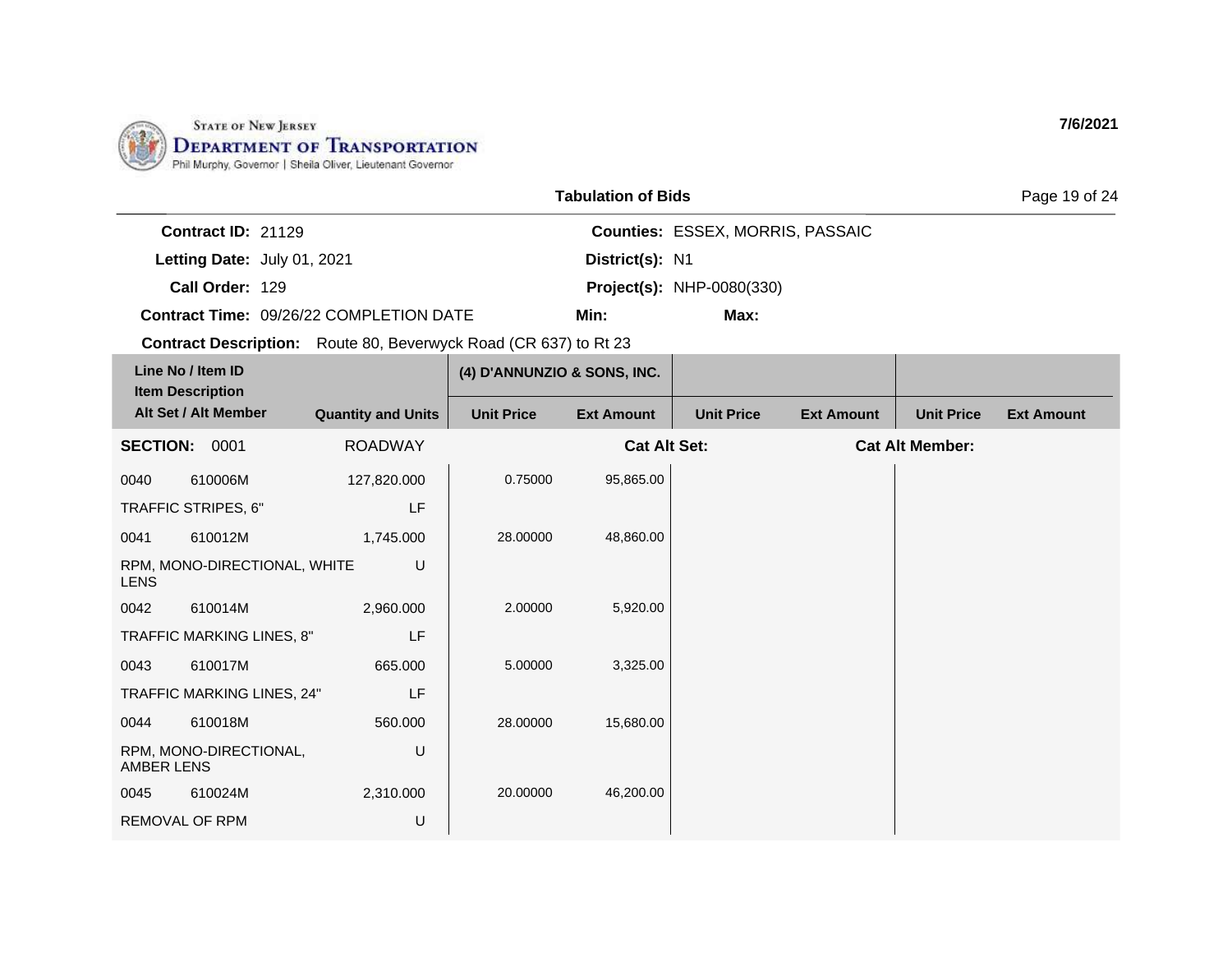

|                             |                                         | <b>Tabulation of Bids</b> |                                         | Page 20 of 24 |
|-----------------------------|-----------------------------------------|---------------------------|-----------------------------------------|---------------|
| <b>Contract ID: 21129</b>   |                                         |                           | <b>Counties: ESSEX, MORRIS, PASSAIC</b> |               |
| Letting Date: July 01, 2021 |                                         | District(s): N1           |                                         |               |
| Call Order: 129             |                                         |                           | <b>Project(s): NHP-0080(330)</b>        |               |
|                             | Contract Time: 09/26/22 COMPLETION DATE | Min:                      | Max:                                    |               |

| Line No / Item ID<br><b>Item Description</b><br>Alt Set / Alt Member |                              |                           | (4) D'ANNUNZIO & SONS, INC. |                     |                   |                   |                        |                   |
|----------------------------------------------------------------------|------------------------------|---------------------------|-----------------------------|---------------------|-------------------|-------------------|------------------------|-------------------|
|                                                                      |                              | <b>Quantity and Units</b> | <b>Unit Price</b>           | <b>Ext Amount</b>   | <b>Unit Price</b> | <b>Ext Amount</b> | <b>Unit Price</b>      | <b>Ext Amount</b> |
| <b>SECTION:</b>                                                      | 0001                         | <b>ROADWAY</b>            |                             | <b>Cat Alt Set:</b> |                   |                   | <b>Cat Alt Member:</b> |                   |
| 0046                                                                 | 610033M                      | 45,800.000                | 0.38000                     | 17,404.00           |                   |                   |                        |                   |
| <b>RUMBLE STRIP</b>                                                  |                              | LF                        |                             |                     |                   |                   |                        |                   |
| 0047                                                                 | 610036M                      | 112,680.000               | 0.75000                     | 84,510.00           |                   |                   |                        |                   |
|                                                                      | REMOVAL OF TRAFFIC STRIPES   | LF                        |                             |                     |                   |                   |                        |                   |
| 0048                                                                 | 610039M                      | 3,625.000                 | 3.20000                     | 11,600.00           |                   |                   |                        |                   |
|                                                                      | REMOVAL OF TRAFFIC MARKINGS  | <b>SF</b>                 |                             |                     |                   |                   |                        |                   |
| 0049                                                                 | 704203M                      | 3.000                     | 10,000.00000                | 30,000.00           |                   |                   |                        |                   |
|                                                                      | TVS ROADWAY LOOPS __ LANES 1 | U                         |                             |                     |                   |                   |                        |                   |
|                                                                      | <b>Section Totals:</b>       |                           |                             | \$5,687,110.00      |                   |                   |                        |                   |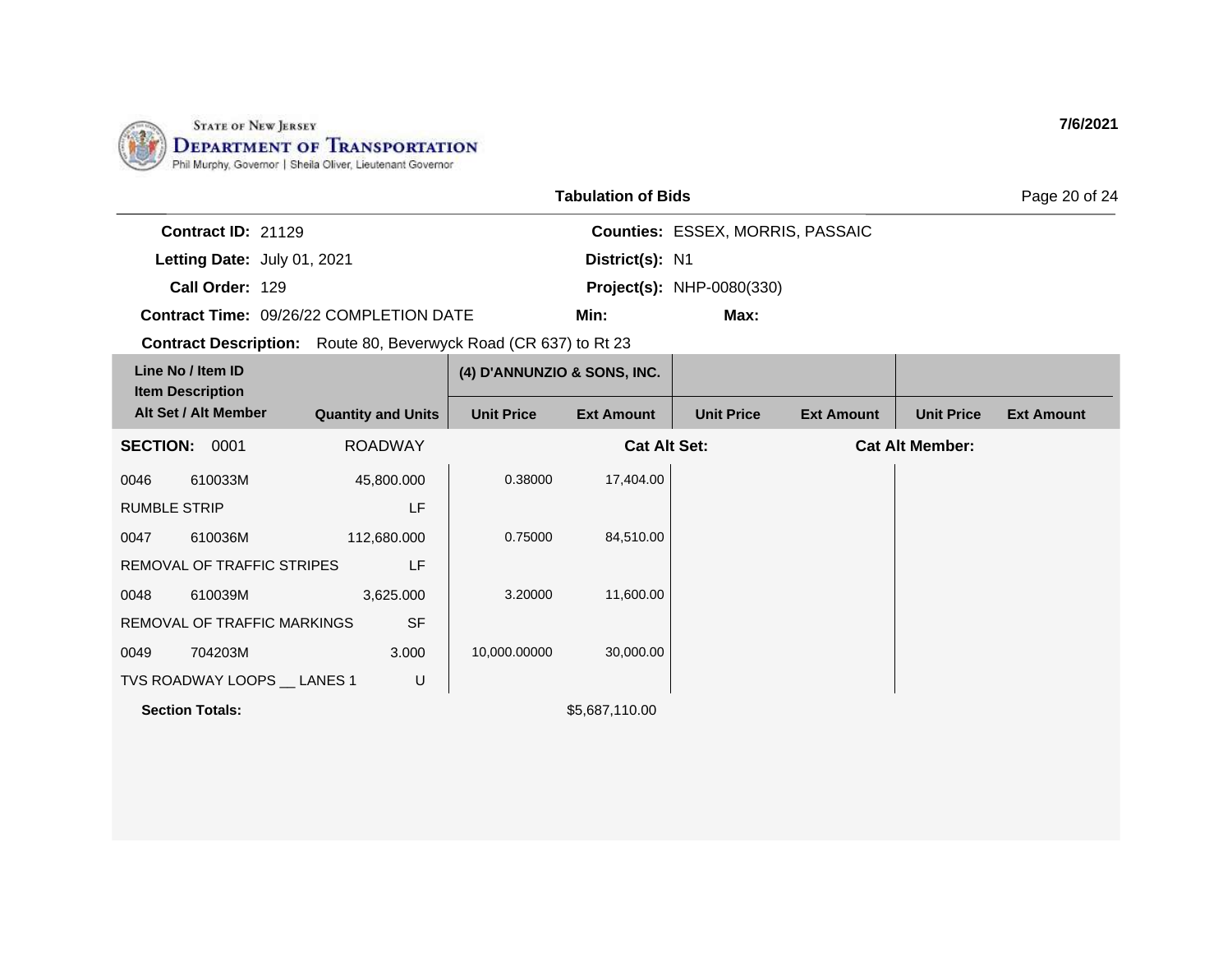

|                                                                         |                           |                                 | <b>Tabulation of Bids</b> |                                         |                   |                        | Page 21 of 24     |
|-------------------------------------------------------------------------|---------------------------|---------------------------------|---------------------------|-----------------------------------------|-------------------|------------------------|-------------------|
| Contract ID: 21129                                                      |                           |                                 |                           | <b>Counties: ESSEX, MORRIS, PASSAIC</b> |                   |                        |                   |
| Letting Date: July 01, 2021                                             |                           |                                 | District(s): N1           |                                         |                   |                        |                   |
| Call Order: 129                                                         |                           |                                 |                           | <b>Project(s): NHP-0080(330)</b>        |                   |                        |                   |
| Contract Time: 09/26/22 COMPLETION DATE                                 |                           |                                 | Min:                      | Max:                                    |                   |                        |                   |
| <b>Contract Description:</b> Route 80, Beverwyck Road (CR 637) to Rt 23 |                           |                                 |                           |                                         |                   |                        |                   |
| Line No / Item ID                                                       |                           | (4) D'ANNUNZIO & SONS, INC.     |                           |                                         |                   |                        |                   |
| <b>Item Description</b><br>Alt Set / Alt Member                         | <b>Quantity and Units</b> | <b>Unit Price</b>               | <b>Ext Amount</b>         | <b>Unit Price</b>                       | <b>Ext Amount</b> | <b>Unit Price</b>      | <b>Ext Amount</b> |
| <b>SECTION:</b><br>0002                                                 |                           | <b>CONSTRUCTION ENGINEERING</b> | <b>Cat Alt Set:</b>       |                                         |                   | <b>Cat Alt Member:</b> |                   |
| 0007<br>155015M                                                         | 1.000                     | 50,000.00000                    | 50,000.00                 |                                         |                   |                        |                   |
| FIELD OFFICE TYPE E SET UP                                              | U                         |                                 |                           |                                         |                   |                        |                   |
| 0008<br>155033M                                                         | 16.000                    | 3,700.00000                     | 59,200.00                 |                                         |                   |                        |                   |
| FIELD OFFICE TYPE E<br><b>MAINTENANCE</b>                               | <b>MO</b>                 |                                 |                           |                                         |                   |                        |                   |
| <b>Section Totals:</b>                                                  |                           |                                 | \$109,200.00              |                                         |                   |                        |                   |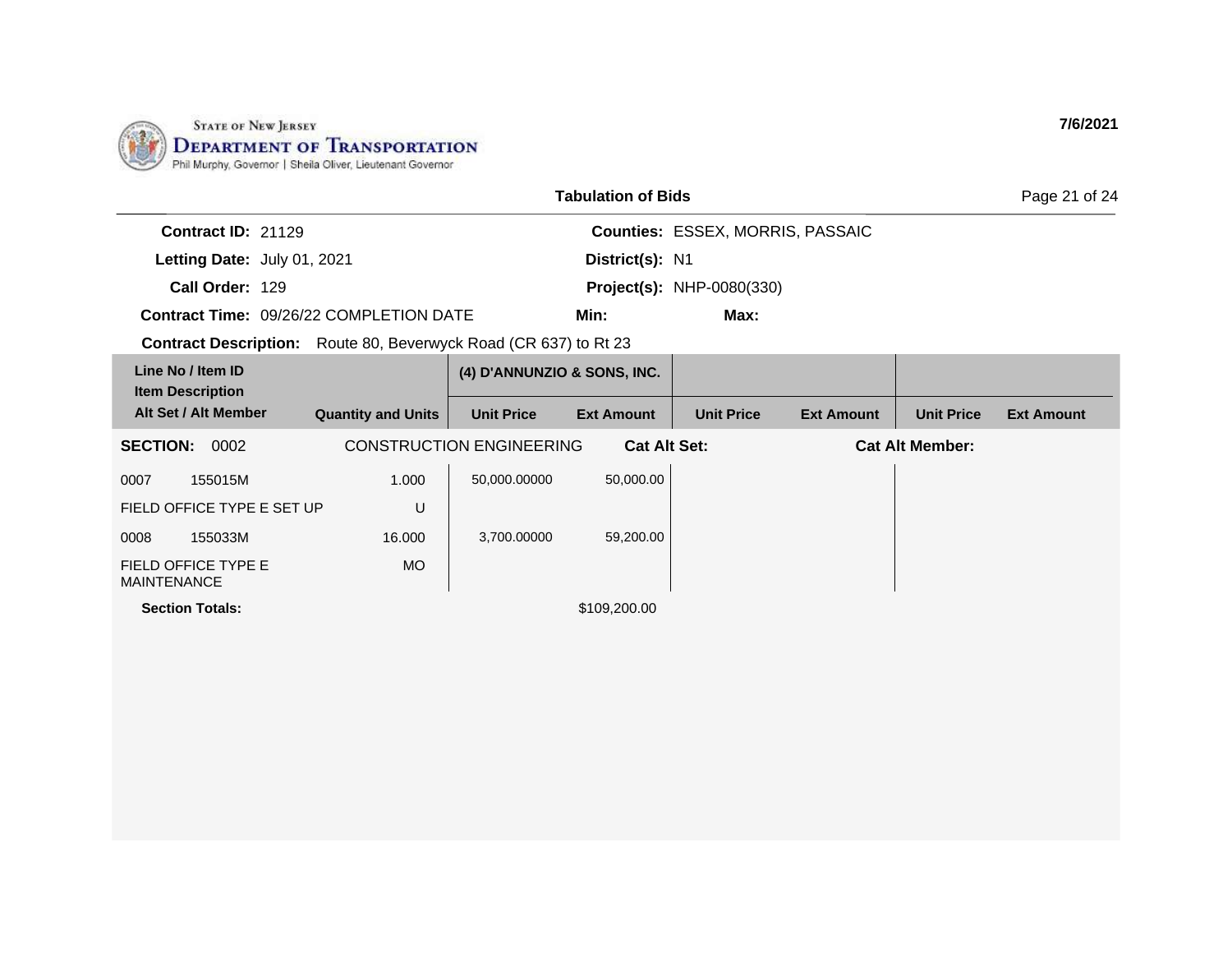

| Tabulation of Bids                                                      |                           |                             |                     |                                         |                   |                        |                   |  |
|-------------------------------------------------------------------------|---------------------------|-----------------------------|---------------------|-----------------------------------------|-------------------|------------------------|-------------------|--|
| Contract ID: 21129                                                      |                           |                             |                     | <b>Counties: ESSEX, MORRIS, PASSAIC</b> |                   |                        |                   |  |
| Letting Date: July 01, 2021                                             |                           |                             | District(s): N1     |                                         |                   |                        |                   |  |
| Call Order: 129                                                         |                           |                             |                     | <b>Project(s): NHP-0080(330)</b>        |                   |                        |                   |  |
| <b>Contract Time: 09/26/22 COMPLETION DATE</b>                          |                           |                             | Min:                | Max:                                    |                   |                        |                   |  |
| <b>Contract Description:</b> Route 80, Beverwyck Road (CR 637) to Rt 23 |                           |                             |                     |                                         |                   |                        |                   |  |
| Line No / Item ID<br><b>Item Description</b>                            |                           | (4) D'ANNUNZIO & SONS, INC. |                     |                                         |                   |                        |                   |  |
| Alt Set / Alt Member                                                    | <b>Quantity and Units</b> | <b>Unit Price</b>           | <b>Ext Amount</b>   | <b>Unit Price</b>                       | <b>Ext Amount</b> | <b>Unit Price</b>      | <b>Ext Amount</b> |  |
| <b>SECTION:</b><br>0003                                                 |                           | (NON-PARTICIPATING (ROADWAY | <b>Cat Alt Set:</b> |                                         |                   | <b>Cat Alt Member:</b> |                   |  |
| 152015P<br>0002                                                         | 1.000                     | 13,700.00000                | 13,700.00           |                                         |                   |                        |                   |  |
| POLLUTION LIABILITY INSURANCE                                           | <b>DOLL</b>               |                             |                     |                                         |                   |                        |                   |  |
| <b>Section Totals:</b>                                                  |                           |                             | \$13,700.00         |                                         |                   |                        |                   |  |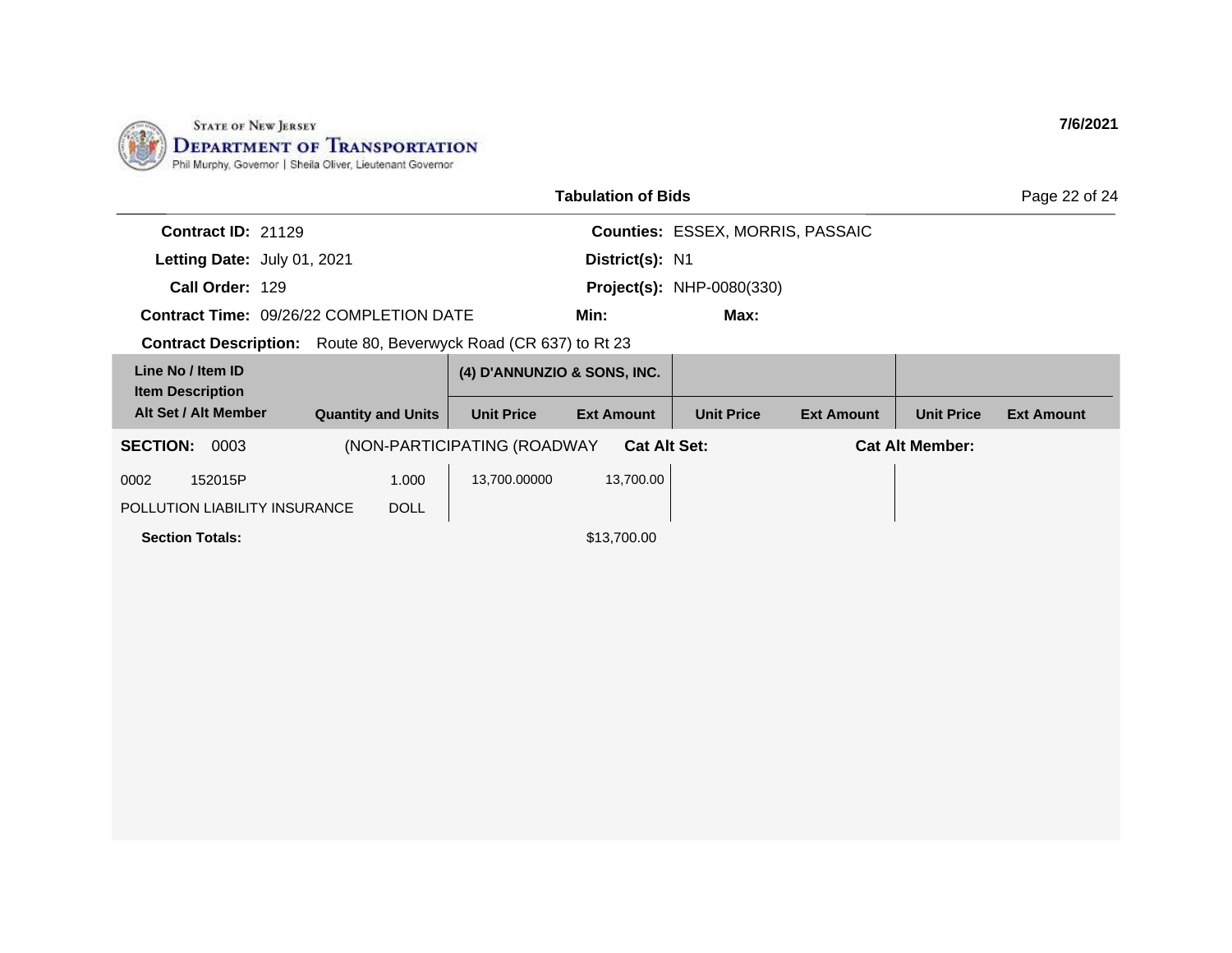

| <b>Tabulation of Bids</b>                                        |                           |                             |                     |                                         |                   |                        |                   |
|------------------------------------------------------------------|---------------------------|-----------------------------|---------------------|-----------------------------------------|-------------------|------------------------|-------------------|
| Contract ID: 21129                                               |                           |                             |                     | <b>Counties: ESSEX, MORRIS, PASSAIC</b> |                   |                        |                   |
| Letting Date: July 01, 2021                                      |                           |                             | District(s): N1     |                                         |                   |                        |                   |
| Call Order: 129                                                  |                           |                             |                     | <b>Project(s): NHP-0080(330)</b>        |                   |                        |                   |
| <b>Contract Time: 09/26/22 COMPLETION DATE</b>                   |                           |                             | Min:                | Max:                                    |                   |                        |                   |
| Contract Description: Route 80, Beverwyck Road (CR 637) to Rt 23 |                           |                             |                     |                                         |                   |                        |                   |
| Line No / Item ID                                                |                           | (4) D'ANNUNZIO & SONS, INC. |                     |                                         |                   |                        |                   |
| <b>Item Description</b><br>Alt Set / Alt Member                  | <b>Quantity and Units</b> | <b>Unit Price</b>           | <b>Ext Amount</b>   | <b>Unit Price</b>                       | <b>Ext Amount</b> | <b>Unit Price</b>      | <b>Ext Amount</b> |
| <b>SECTION: 0004</b>                                             | <b>EROSION CONTROL</b>    |                             | <b>Cat Alt Set:</b> |                                         |                   | <b>Cat Alt Member:</b> |                   |
| 158009M<br>0010                                                  | 200,000                   | 16.00000                    | 3,200.00            |                                         |                   |                        |                   |
| HEAVY DUTY SILT FENCE,<br><b>ORANGE</b>                          | LF                        |                             |                     |                                         |                   |                        |                   |
| 158030M<br>0011                                                  | 29,000                    | 170.00000                   | 4,930.00            |                                         |                   |                        |                   |
| INLET FILTER TYPE 2, 2' X 4'                                     | U                         |                             |                     |                                         |                   |                        |                   |
| 0012<br>158033M                                                  | 2.000                     | 190.00000                   | 380.00              |                                         |                   |                        |                   |
| INLET FILTER TYPE 2, 4' X 4'                                     | U                         |                             |                     |                                         |                   |                        |                   |
| <b>Section Totals:</b>                                           |                           |                             | \$8,510.00          |                                         |                   |                        |                   |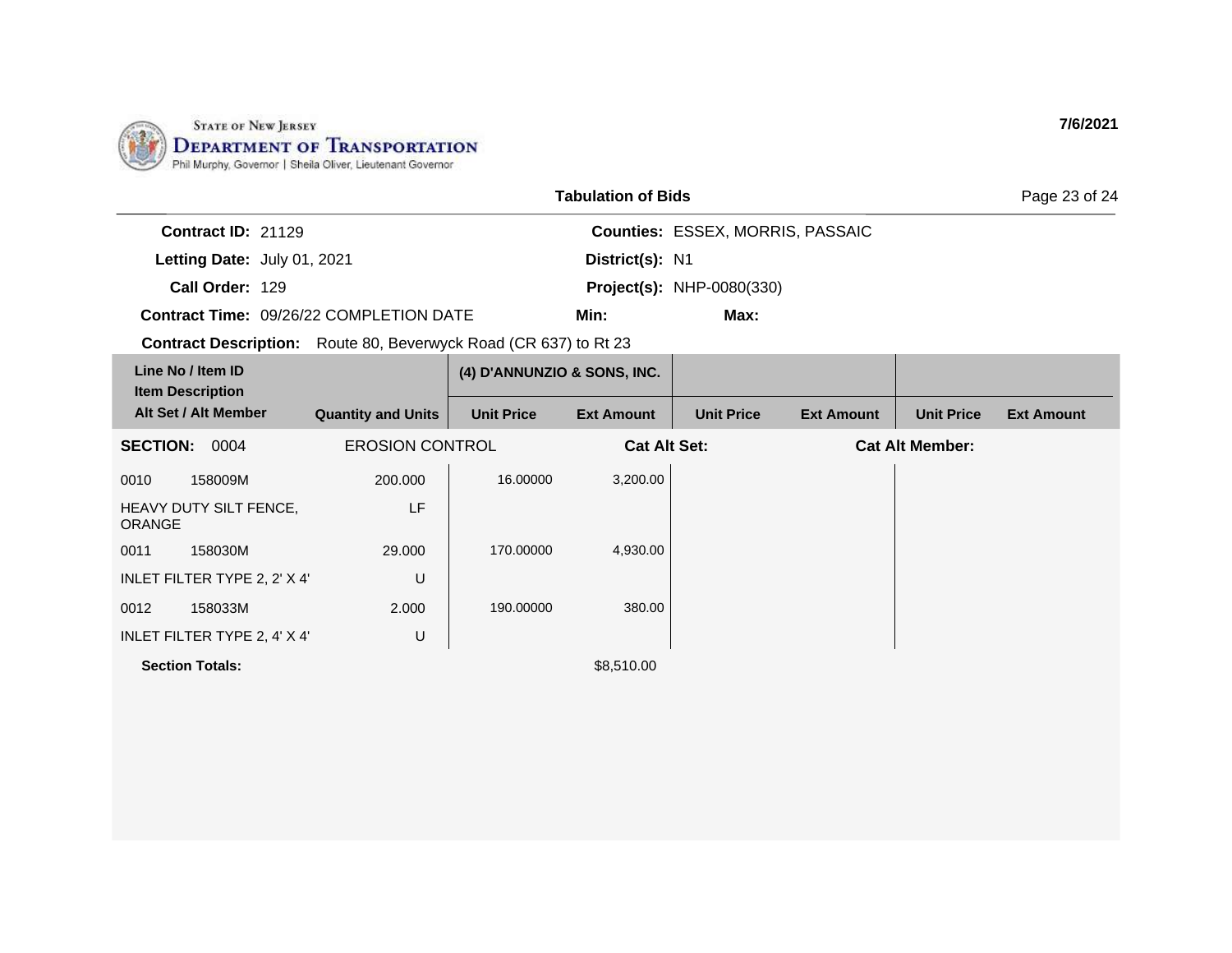

| <b>Tabulation of Bids</b>                        |                                                                         |                             |                   |                                  |                   |                        |                   |  |
|--------------------------------------------------|-------------------------------------------------------------------------|-----------------------------|-------------------|----------------------------------|-------------------|------------------------|-------------------|--|
| Contract ID: 21129                               |                                                                         |                             |                   | Counties: ESSEX, MORRIS, PASSAIC |                   |                        |                   |  |
| Letting Date: July 01, 2021                      |                                                                         |                             | District(s): N1   |                                  |                   |                        |                   |  |
| Call Order: 129                                  |                                                                         |                             |                   | <b>Project(s): NHP-0080(330)</b> |                   |                        |                   |  |
|                                                  | <b>Contract Time: 09/26/22 COMPLETION DATE</b>                          |                             | Min:              | Max:                             |                   |                        |                   |  |
|                                                  | <b>Contract Description:</b> Route 80, Beverwyck Road (CR 637) to Rt 23 |                             |                   |                                  |                   |                        |                   |  |
| Line No / Item ID                                |                                                                         | (4) D'ANNUNZIO & SONS, INC. |                   |                                  |                   |                        |                   |  |
| <b>Item Description</b><br>Alt Set / Alt Member  | <b>Quantity and Units</b>                                               | <b>Unit Price</b>           | <b>Ext Amount</b> | <b>Unit Price</b>                | <b>Ext Amount</b> | <b>Unit Price</b>      | <b>Ext Amount</b> |  |
| <b>SECTION:</b><br>0005<br>General Landscape     |                                                                         |                             |                   | <b>Cat Alt Set:</b>              |                   | <b>Cat Alt Member:</b> |                   |  |
| 802027M<br>0050                                  | 5.000                                                                   | 1,600.00000                 | 8,000.00          |                                  |                   |                        |                   |  |
| TREE REMOVAL, OVER 18" TO 24"<br><b>DIAMETER</b> | U                                                                       |                             |                   |                                  |                   |                        |                   |  |
| 805003M<br>0051                                  | 1,310.000                                                               | 8.00000                     | 10,480.00         |                                  |                   |                        |                   |  |
| <b>TURF REPAIR STRIP</b>                         | LF                                                                      |                             |                   |                                  |                   |                        |                   |  |
| <b>Section Totals:</b>                           |                                                                         |                             | \$18,480.00       |                                  |                   |                        |                   |  |
| <b>Contract Totals</b>                           |                                                                         |                             | \$5,837,000.00    |                                  |                   |                        |                   |  |
|                                                  | <b>Cost Plus Time Totals</b>                                            |                             | \$5,837,000.00    |                                  |                   |                        |                   |  |
|                                                  | () indicates item is bid as Lump Sum                                    |                             |                   |                                  |                   |                        |                   |  |